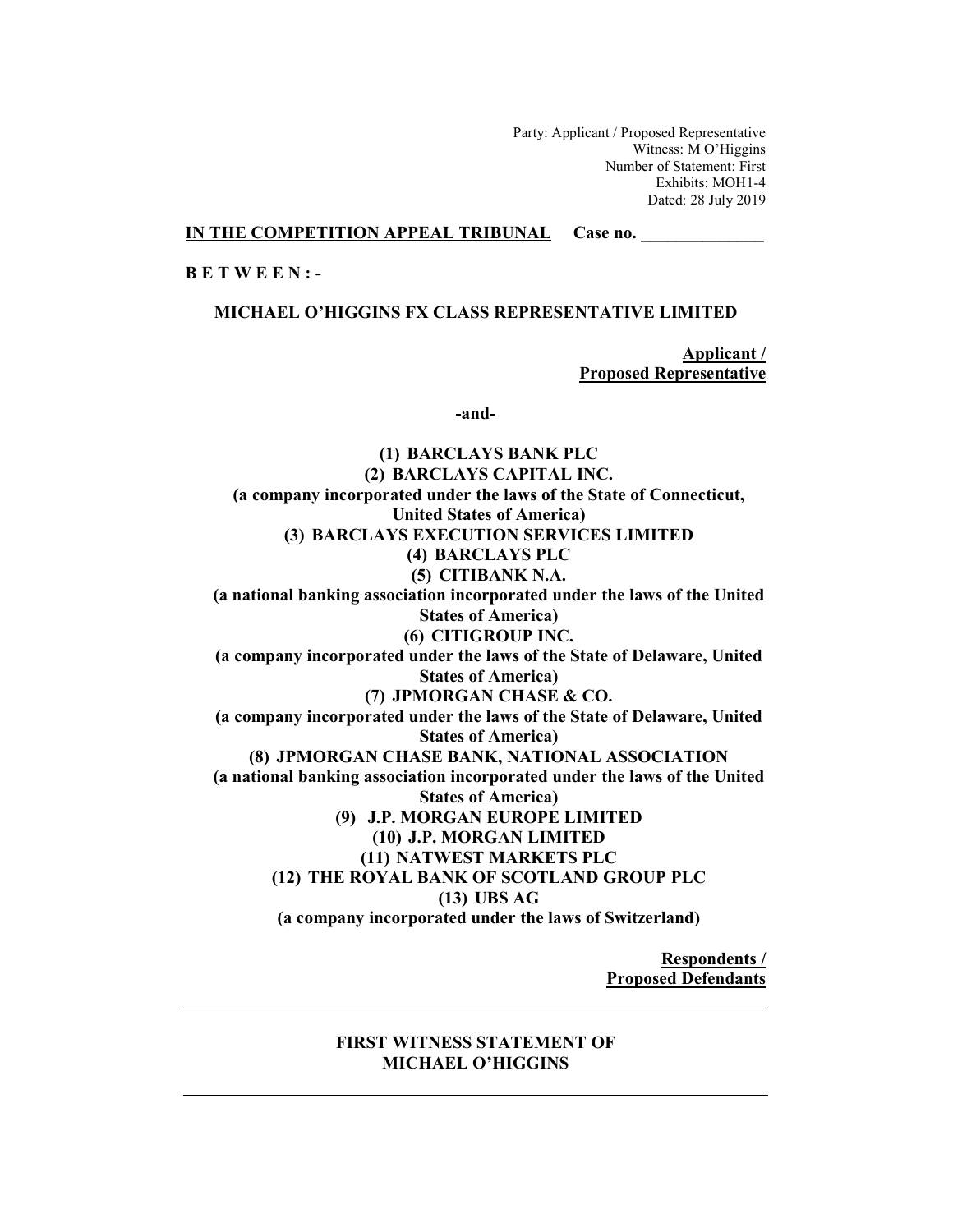I, **MICHAEL O'HIGGINS**, of a private residential address in the UK, **WILL SAY**:

# **Introduction**

- 1. I am the sole director and sole member of Michael O'Higgins FX Class Representative Limited, the proposed class representative (the "**Proposed Representative**") in relation to the above claim (the "**Claim**"). I make this statement in my role as sole director and sole member of the Proposed Representative and therefore as the individual with complete control over the Proposed Representative. As such, in this statement, references to the knowledge, conduct, etc. of the Proposed Representative are to be understood as being references to my own knowledge, conduct, etc.
- 2. The Proposed Representative proposes bringing the Claim before the Competition Appeal Tribunal (the "**Tribunal**") on a collective, opt-out basis under section 47B of the Competition Act 1998 (the "**Proposed Collective Proceedings**"). The Proposed Representative seeks to bring the Proposed Collective Proceedings on behalf of a class of persons who entered into foreign exchange ("**FX**") transactions, as defined in the Collective Proceedings Claim Form to which this statement relates (the "**Proposed Class**").
- 3. I make this statement in support of the Proposed Representative's suitability to bring the Claim and to act as representative for the Proposed Class in the Proposed Collective Proceedings, such representation being required under section 47B(2) of the Competition Act 1998, as amended by the Consumer Rights Act 2015 (the "**1998 Act**"). In seeking to bring the Claim, I have considered, and understand, the requirements of the 1998 Act, the Competition Appeal Tribunal Rules 2015 (the "**2015 Rules**"), and the guidance in the Competition Appeal Tribunal Guide to Proceedings 2015 (the "**2015 Guide**"), which I address further below.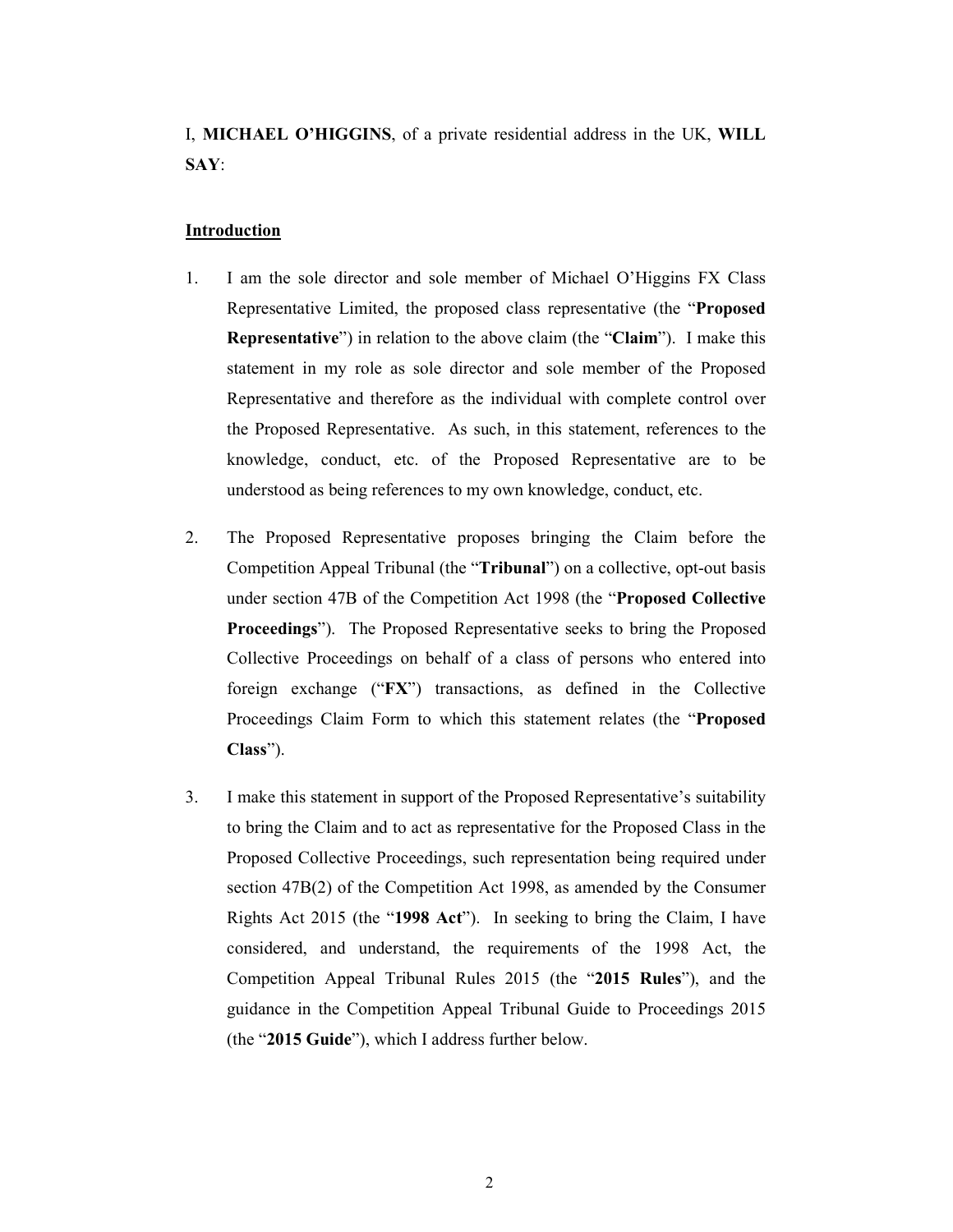- 4. Except where I state to the contrary, I am able to state the matters in this witness statement from my own knowledge. As such, the facts contained in this witness statement are true to the best of my knowledge, information and belief, save where otherwise indicated in which case I identify the source of my information.
- 5. There is now produced and shown to me a number of exhibits marked respectively "**MOH1**" to "**MOH4**", which comprise true copies of the documents to which I shall refer in this witness statement.
- 6. In this statement, I refer to: Proposed Defendants 1 to 4 as "**Barclays**"; Proposed Defendants 5 to 6 as "**Citigroup**"; Proposed Defendants 7 to 9 as "**JPMorgan**"; Proposed Defendant 11 to 12 as "**RBS**"; and Proposed Defendant 13 as "**UBS**".

# **Authorisation of the class representative: the UK collective action regime**

- 7. I am informed by the Proposed Representative's legal advisers that the UK collective action regime is governed by the 1998 Act and the 2015 Rules, and that there are specific provisions addressing the authorisation of a class representative.
- 8. In particular, I understand that under section 47B(5)(a) of the 1998 Act it is a prerequisite for obtaining a collective proceedings order ("**CPO**") that the Tribunal should consider that the proposed class representative could be authorised to act as the representative in accordance with section 47B(8) of the 1998 Act.
- 9. I understand that Rule 78(1) of the 2015 Rules reflects the requirements of section 47B(8) of the 1998 Act, and provides that the Tribunal may authorise an applicant to act as the class representative:
	- a. whether or not the applicant is a class member, but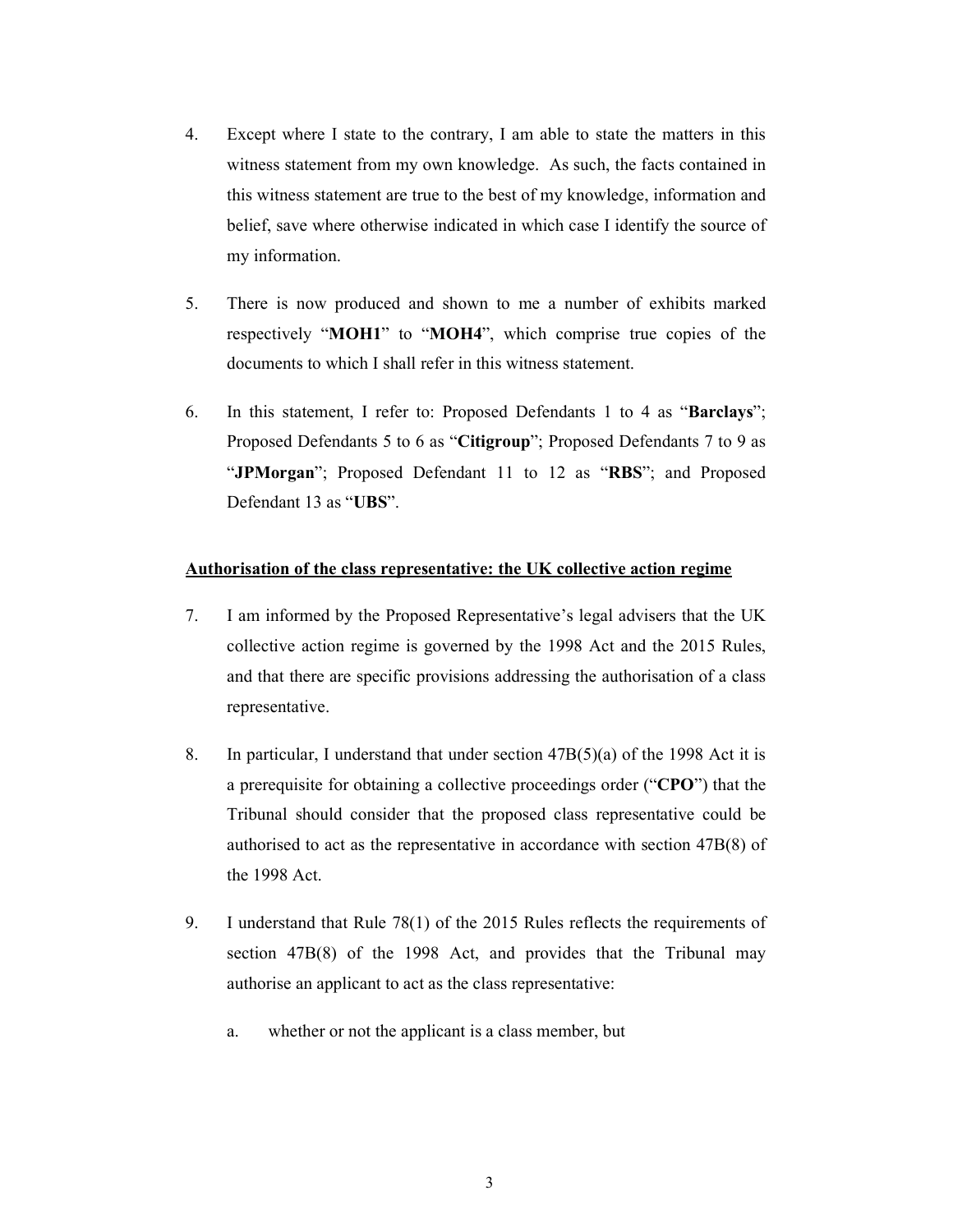- b. only if the Tribunal considers that it is just and reasonable for the applicant to act as a class representative in the collective proceedings.
- 10. I also understand that Rule 78(2) of the 2015 Rules sets out the considerations the Tribunal shall take into account in determining whether it is just and reasonable for a proposed class representative to act, in particular:
	- a. whether the applicant would fairly and adequately act in the interests of the class members;
	- b. whether the applicant has, in relation to the common issues for the class members, a material interest that is in conflict with the interests of class members; and
	- c. whether the applicant will be able to pay the defendant's recoverable costs, if ordered to do so.
- 11. I have read Rule 78(3) of the 2015 Rules, which outlines the factors the Tribunal shall take into account in determining whether a class representative would act fairly and adequately in the interests of class members, including:
	- a. whether the proposed class representative is a member of the class, and if so the proposed class representative's suitability for managing the proceedings;
	- b. if the proposed class representative is not a member of the class, whether it is a pre-existing body and the nature and functions of that body; and
	- c. whether the proposed class representative has prepared a plan for the proceedings which satisfactorily includes the matters stipulated in Rule  $78(3)(c)(i)$  to (iii) of the 2015 Rules.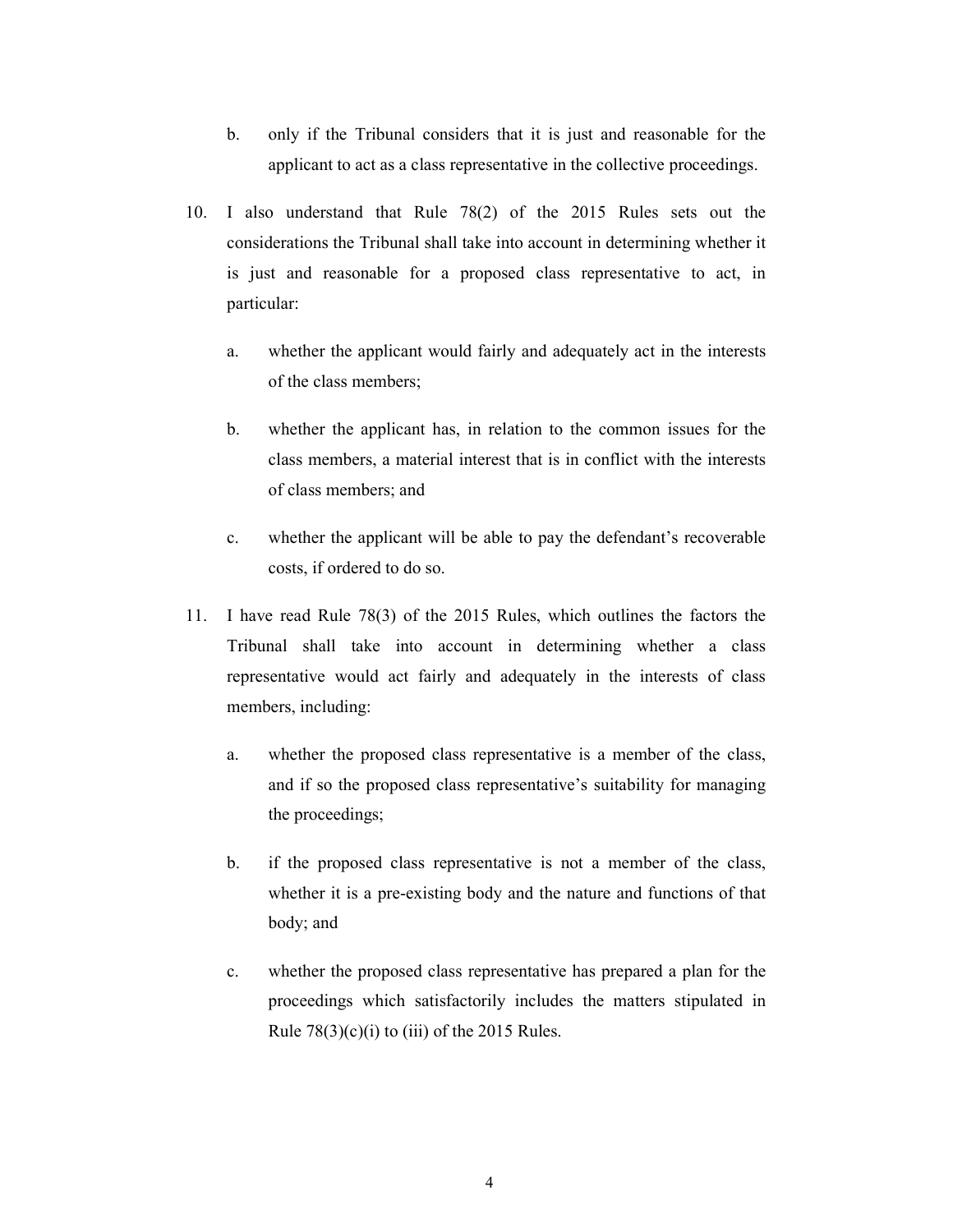- 12. The 2015 Guide elaborates on Rule 78(3)(b) of the 2015 Rules (set out at paragraph 11(b) above), adding that there is a "*range of pre-existing bodies which could potentially seek to carry out the role of class representative, such as consumers' organisations, trade associations, law firms, third party funders or special purpose vehicles*". I set out in detail, at paragraphs 28 and 29 below, the reasons why a special purpose vehicle ("**SPV**"), i.e. the Proposed Representative, has been established for the purposes of bringing the Claim rather than me doing so directly.
- 13. I am not aware of any other person(s) seeking approval to act as class representative in respect of claims covering the same subject matter; as such I do not address Rule 78(2)(c) of the 2015 Rules in this statement.
- 14. In the remainder of this statement, I address the considerations outlined above in order to demonstrate to the Tribunal that the Proposed Representative meets the requirements and that it is suitable to be authorised as the class representative in the Proposed Collective Proceedings. In addition, I set out my credentials which I believe demonstrate that I am a suitable individual to act as sole director and sole member of the Proposed Representative.

### **Basis for the Claim: the FX cartels (the "FX Cartels")**

- 15. The Claim seeks redress for harm suffered by the Proposed Class arising from the actions of a number of companies (including the Proposed Defendants) that were found by the European Commission (the "**Commission**") to have operated two separate cartels in the FX spot trading market, contrary to Article 101 of the Treaty on the Functioning of the European Union and Article 53 of the Agreement on the European Economic Area.
- 16. The Commission published a press release on 16 May 2019 (the "**Press Release**"), which I have reviewed, relating to two settlement decisions it has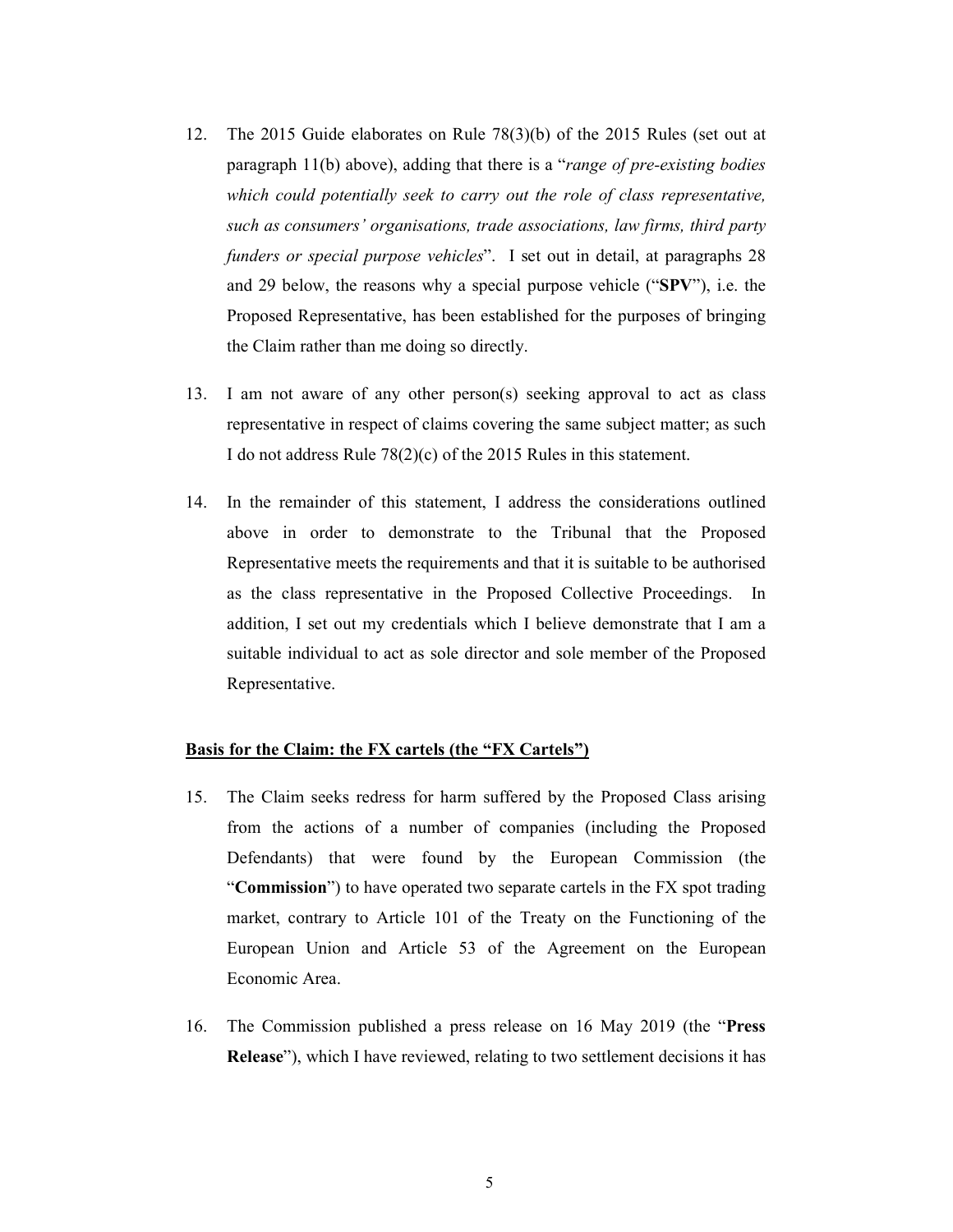adopted (Case *COMP/40135 FOREX (ESSEX EXPRESS)* (the "**Essex Express Decision**") and Case *COMP/40135 - FOREX (THREE WAY BANANA SPLIT)* (the "**Banana Split Decision**") (collectively the "**Settlement Decisions**")). The Settlement Decisions are not yet publicly available. It is my understanding, based on the Press Release, that the Commission has made the following findings:

- a. The Banana Split Decision related to anticompetitive conduct by Barclays, Citigroup, JPMorgan, RBS and UBS, and took place between 18 December 2007 and 31 January 2013 (each bank was involved for a different duration within that overall time period);
- b. The Essex Express Decision related to anticompetitive conduct by Barclays, RBS, MUFG Bank (formerly the Bank of Tokyo-Mitsubishi) and UBS between 14 December 2009 and 31 July 2012 (RBS and Bank of Tokyo-Mitsubishi were not involved for the whole period); and
- c. Barclays, Citigroup, JPMorgan, RBS, MUFG Bank (formerly the Bank of Tokyo-Mitsubishi) and UBS (together, the "**Addressees**") engaged in unlawful anticompetitive conduct. All of the Proposed Defendants are addressees of at least one of the Settlement Decisions.
- d. Throughout the period between 18 December 2007 and 31 January 2013 (the "**Relevant Period**"), the Addressees participated in one or both of the Banana Split and Essex Express cartels in relation to the FX market. The cartelists exchanged sensitive information and trading plans, and occasionally coordinated their trading strategies through various online professional chatrooms. The Press Release explains that the commercially sensitive information exchanged in these chatrooms related to customers' outstanding orders, bid-ask spreads applicable to specific transactions, the Addressees' open risk positions and other details of current or planned trading activities. The information exchanges, following the tacit understanding reached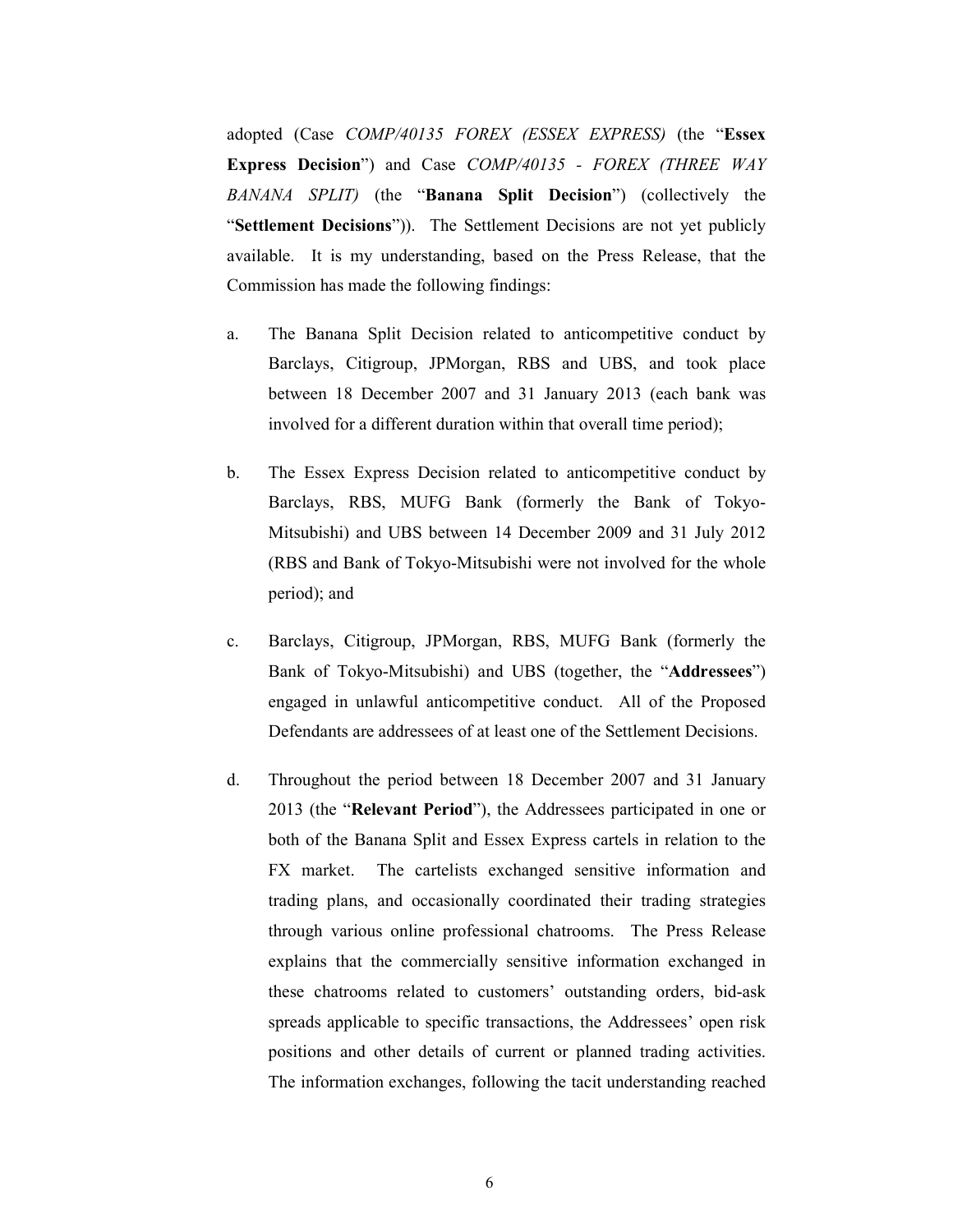by the participating traders, enabled the Addressees to make informed market decisions on whether to sell or buy the currencies they had in their portfolios and when.

- 17. Further information in relation to the Settlement Decisions and the FX Cartels to which they relate is included in the Collective Proceedings Claim Form to which this statement relates.
- 18. I am also aware that further banks including Credit Suisse has been named as being included in the Commission's FX investigations. The available press coverage (exhibited at **MOH1**) suggests that the Commission may make findings in relation to a further infringement of competition law arising from similar facts.
- 19. Furthermore, I am aware that a number of other regulators around the world have fined, amongst others, the Proposed Defendants in relation to manipulation of the FX market. These investigations are addressed in Part III of the Collective Proceedings Claim Form.

### **The Proposed Collective Proceedings**

- 20. The objective of the Proposed Collective Proceedings is to seek redress for the losses that the members of the Proposed Class suffered as a result of the FX Cartels.
- 21. I am told by the Proposed Representative's legal advisers that the Settlement Decisions conclusively establish the liability of the Proposed Defendants for the conduct covered in the Settlement Decisions and, thus, the focus of the Claim will be on the causation and quantification of the loss suffered by the Proposed Class as a result of the FX Cartels. I am further informed that it will be possible to seek to amend the Claim (more specifically, the Collective Proceedings Claim Form) at a later stage to include further information that is expected to become available on publication and/or disclosure of the Settlement Decisions, and/or arising from any further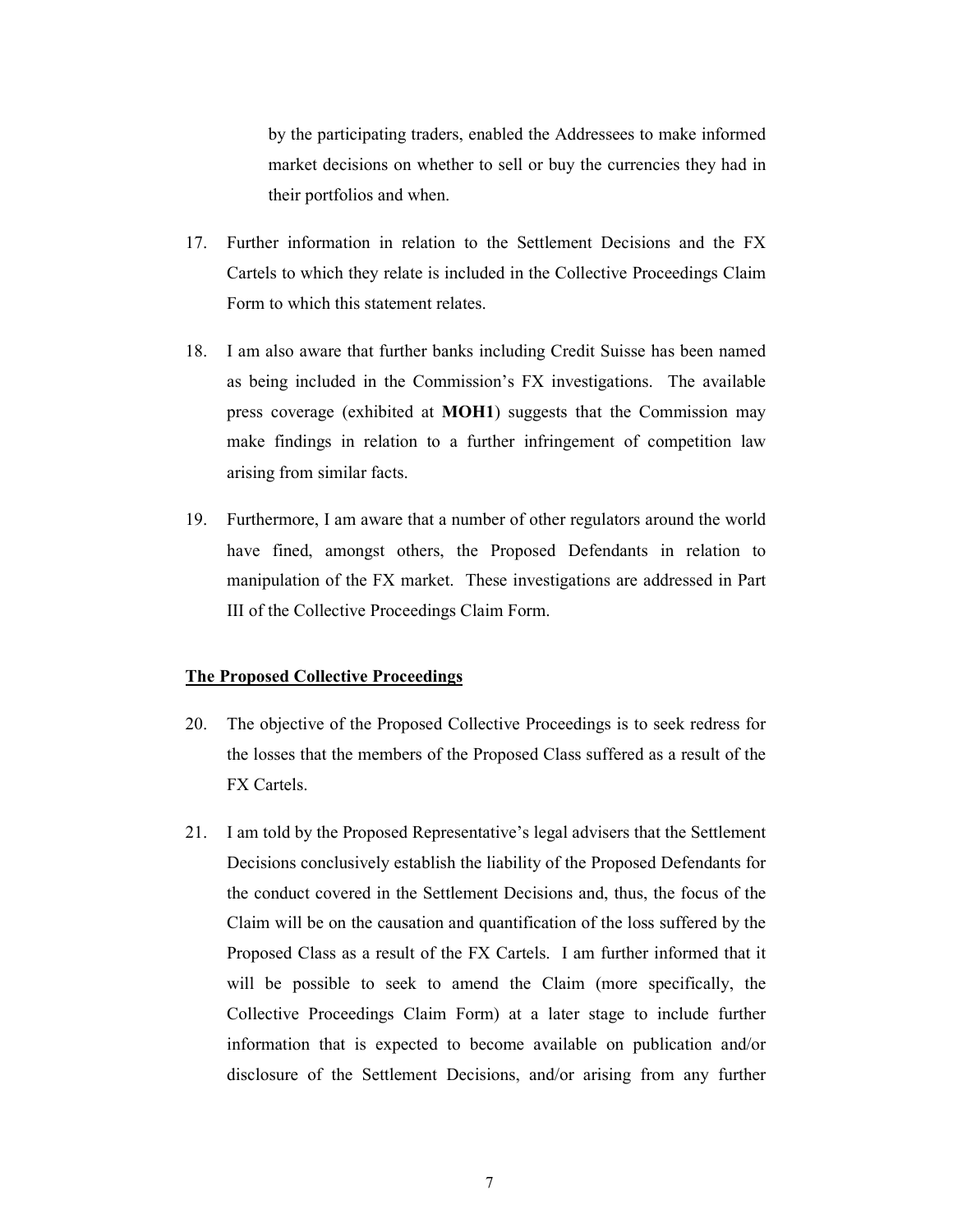decisions by the Commission in relation to additional anti-competitive conduct in relation to banks' FX trading.

- 22. The Proposed Representative's legal advisers inform me that, pursuant to Rule 79 of the 2015 Rules, the Tribunal may certify claims as eligible for inclusion in collective proceedings where, having regard to all the circumstances, it is satisfied by the Proposed Representative that the claims sought to be included in the Proposed Collective Proceedings:
	- a. are brought on behalf of an identifiable class of persons;
	- b. raise common issues; and
	- c. are suitable to be brought in collective proceedings.
- 23. These points are addressed in the Collective Proceedings Claim Form to which this statement relates. However, I set out some further points below.

## *Identifiable class*

24. The Proposed Class is defined in the Collective Proceedings Claim Form. Membership of the class essentially depends on entering into the relevant types of FX transactions (spot and outright forward) in the EEA during the Relevant Period, and being either domiciled in the UK or opting in. Engaging in an FX spot or outright forward transaction is a deliberate step which a person chooses to undertake and it is therefore a binary factual question as to whether or not a person undertook such an FX transaction. I believe that, generally, most entities which traded FX will have done so repeatedly, either as a fundamental part of their operations (e.g. investment funds) or as an ongoing ancillary task to a businesses' main operations (e.g. multinational corporations repatriating money to the UK from other jurisdictions), and will be well aware that they have done so. Members of the Proposed Class are therefore clearly identifiable.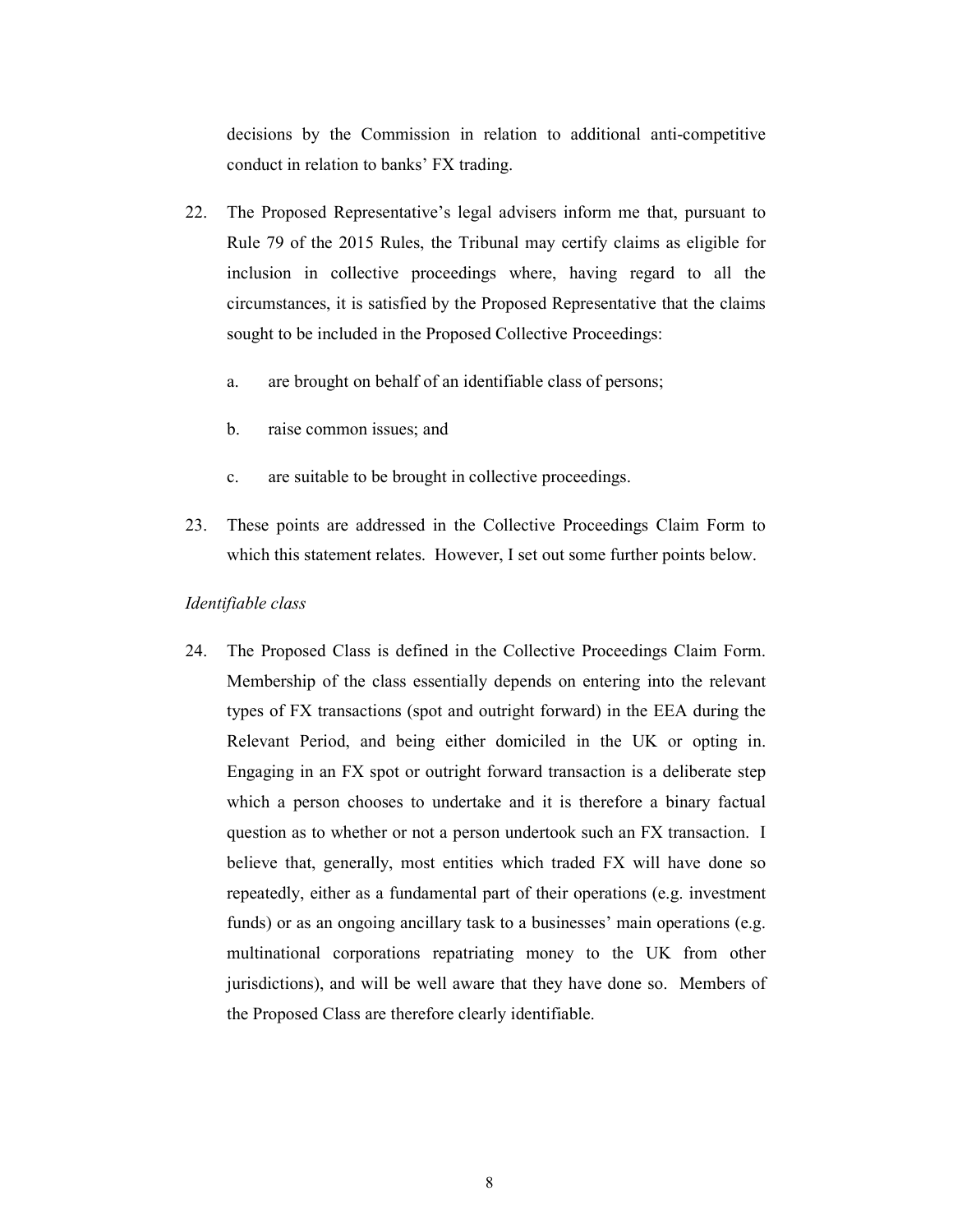## *Commonality*

- 25. I have reviewed the expert report of Professor Francis Breedon of Queen Mary University of London (the "**Breedon Report**"), whom the Proposed Representative has instructed to work on the Claim. My consideration of the Breedon Report and the Claim in general has benefited from my extensive business and economics experience (as set out below). Based on my review, I believe that the Claim raises common issues (i.e. same, similar or related issues of fact or law) across the Proposed Class.
- 26. The issue of "commonality" is addressed in greater detail in the Collective Proceedings Claim Form and the Breedon Report. In brief summary, Professor Breedon explains: (a) the reasons why, in his view, it is likely that the FX Cartels distorted the market for FX spot and outright forward transactions with the effect that persons buying FX paid more, and those selling FX received less, than they would have in the absence of the FX Cartels; and (b) the detailed methodology he will apply at trial in order to prove and quantify that loss.

# *Suitability for collective proceedings*

- 27. The Proposed Representative is applying to bring the Proposed Collective Proceedings as an opt-out collective action (so far as UK-domiciled claimants are concerned) on the basis that it is the most suitable way for a claim dealing with the relevant issues to be brought. I set out below the principal reasons for this belief:
	- a. The Proposed Class is large. I note that in the first witness statement of Belinda Anne Hollway ("**Hollway1**"), a partner in the firm of solicitors instructed by the Proposed Representative, it is said that the initial distribution in the US Proceedings (discussed at paragraph 38 below and defined in her statement) has led to over 27,000 US class members having already been paid compensation. Based on these numbers from the US, it seems reasonable to estimate that the number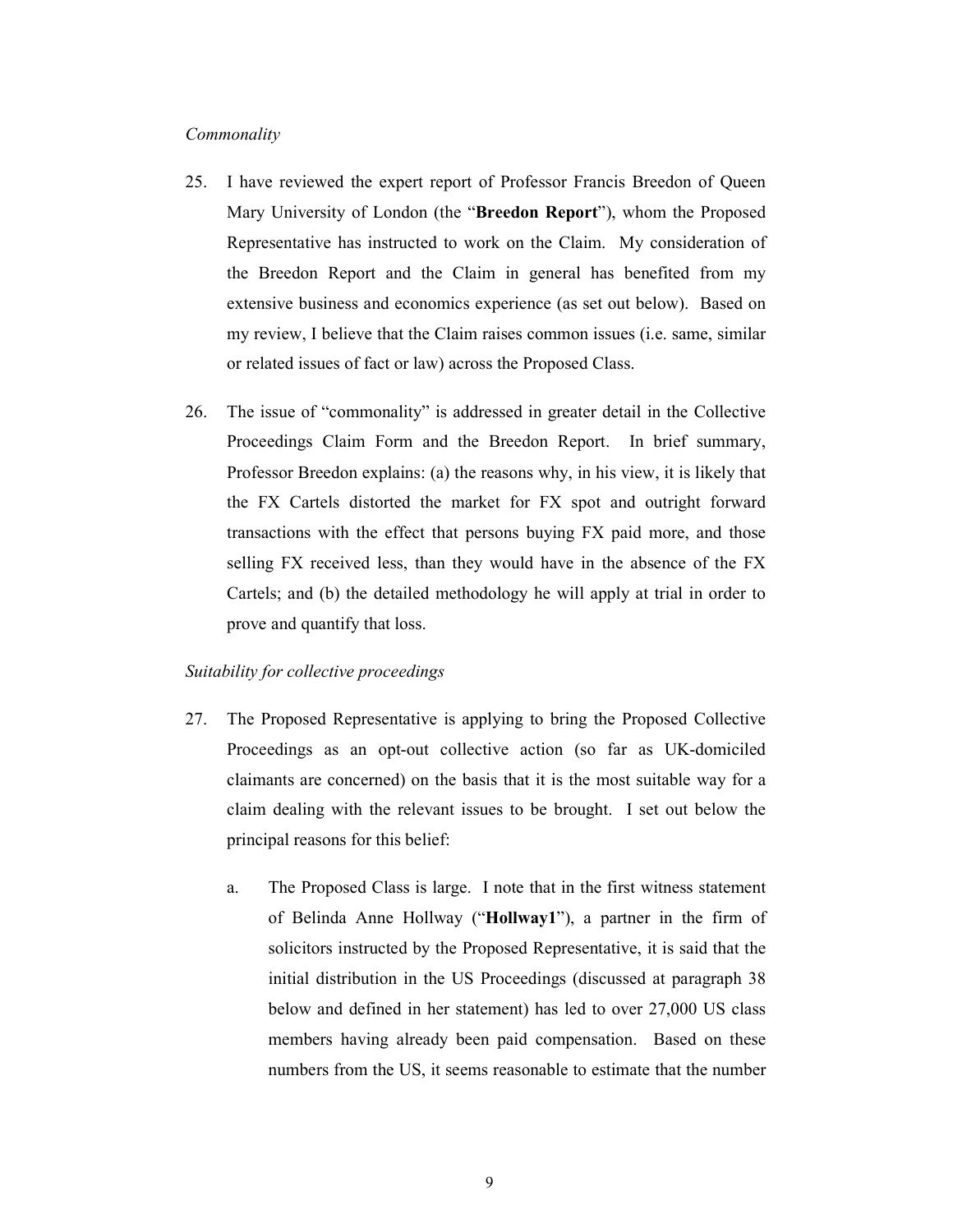of members of the Proposed Class in the UK is likely to be in the thousands, if not the tens of thousands, and is likely to include pension funds, asset managers, hedge funds, multinational corporations and mutual societies who engaged in FX transactions. Whilst some of those entities will no doubt frequently engage in FX transactions and therefore have an extensive knowledge of the FX market, the Proposed Class is also likely to include members for whom FX transactions do not form a central part of their business and who therefore may not be aware of the existence of the FX Cartels and the implications of the FX Cartels for them. In the absence of the Proposed Collective Proceedings, these potential claimants may not even be aware that they have been harmed, let alone that they have a claim arising from the FX Cartels.

- b. Even if very considerable resources were dedicated to attempting to communicate with all potential members of the Proposed Class to explain the Proposed Collective Proceedings to them and to invite them to opt in, many potential members would inevitably be overlooked in this process. By running the Claim on an opt-out basis, the Proposed Representative starts with a more inclusive approach that helps to catch as many members as possible without going to the very significant extra cost and administrative difficulty of seeking to build a class of opt-in claimants from the outset. This ought to have the effect of maximising the size of the Proposed Class from the start of the process. If the CPO is granted, resources can more efficiently be directed at communicating with the Proposed Class and providing them with a clear choice between remaining in the Proposed Class and so pursuing their rights at no risk and with all the benefits of membership of the Proposed Class or, alternatively, opting out.
- c. The value of damages that would be recovered by certain members of the Proposed Class may be relatively modest, particularly in comparison to the volume of trading conducted and the complexity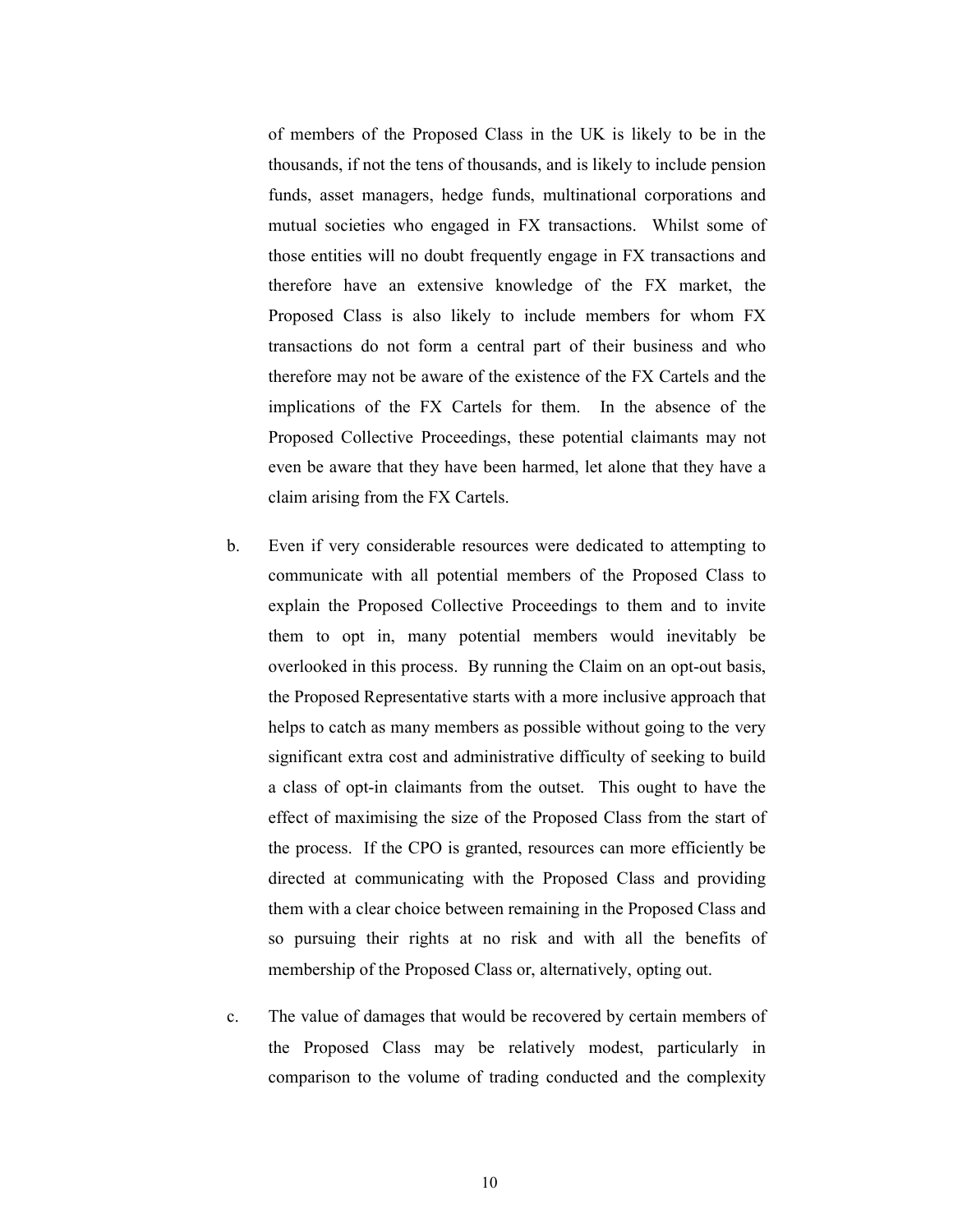and cost of litigating these claims, meaning that the cost of pursuing individual claims would outweigh the potential benefit.

- d. In my experience, commercial parties may be reluctant to commence proceedings against key suppliers, such as the banks with whom they deal, for fear of damaging commercial relationships or wider reputational harm. The Proposed Representative's proposal to run the Proposed Collective Proceedings on an opt-out basis helps to overcome these perceived relationship risks by providing members of the Proposed Class with a more "indirect" means by which they can receive compensation for the harm they have suffered as a result of the FX Cartels without either pursuing an individual action or actively opting in to the Claim.
- e. For the reasons provided above, it is unlikely to be easy to conduct this case on a fully opt-in basis, and doing so might not yield a sufficient number of represented claimants to make the cost of proceedings proportionate.
- f. The Claim is suitable for an aggregate award of damages for the reasons described in the Breedon Report. Based on the experience in the US as described in Hollway1, it also appears that those damages can be fairly distributed to compensate the Proposed Class members for the losses suffered, and at a proportionate cost.
- g. There are common issues to be determined, the cost and complexity of which would not be practicable for individuals, making opt-out collective proceedings appropriate for the efficient resolution of proceedings for Proposed Class members, the Proposed Defendants and the Tribunal.
- h. As a follow-on claim with proven merits based on the US Action, the strength of the Claim justifies the greater complexity, costs and risk of opt-out proceedings.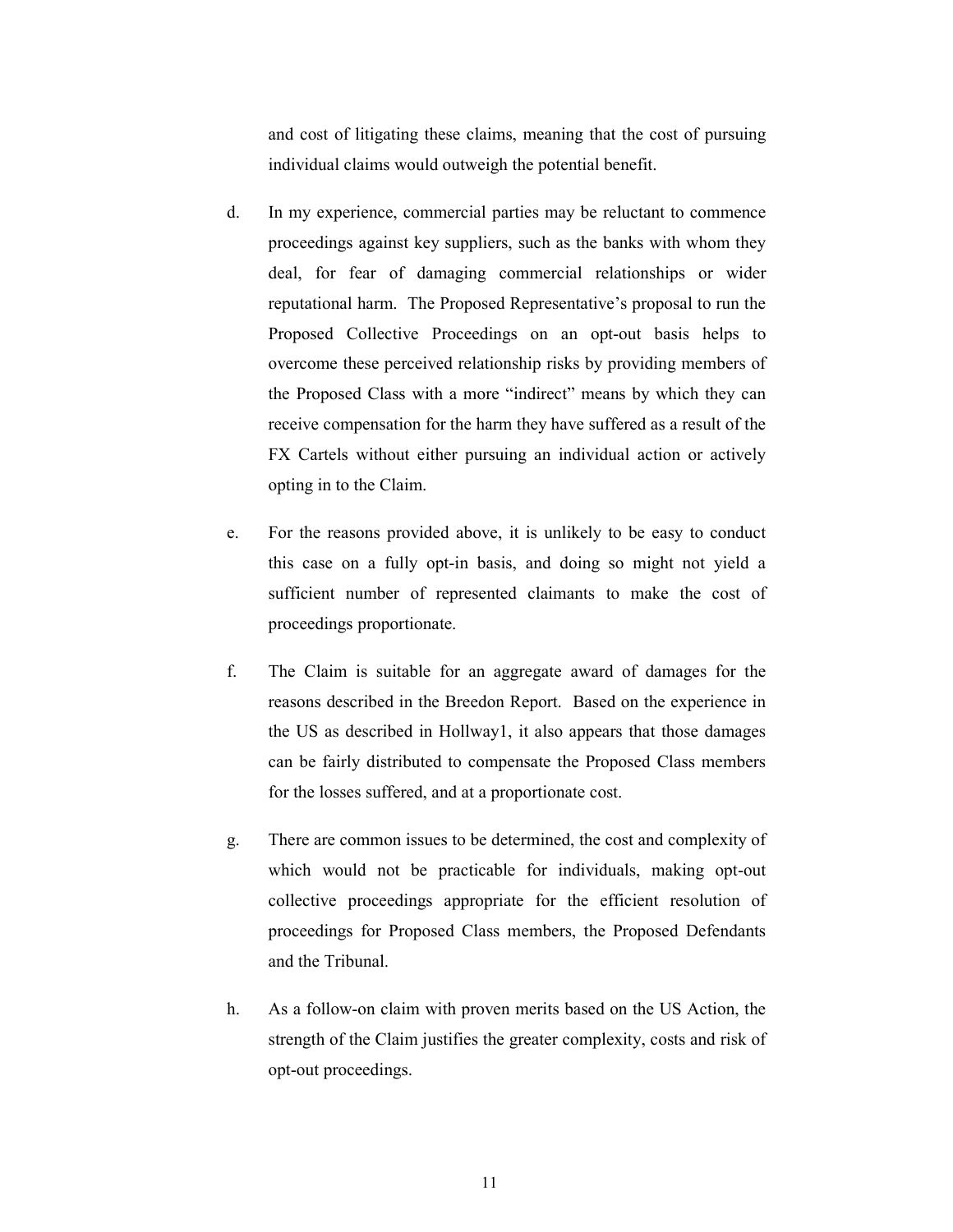### **Explanation of choice of claimant: the benefits of using an SPV**

- 28. The Proposed Representative is an SPV, which is not a member of the Proposed Class and was incorporated specifically for the purposes of bringing the Proposed Collective Proceedings. As detailed at paragraph 12 above, the 2015 Rules and the 2015 Guide provide for an SPV to be a class representative. The benefits include:
	- a. *Limitation of Liability*: I understand that, as with all litigation, the Claim involves a degree of financial risk including the potential for adverse costs to be awarded against the class representative. As set out in paragraphs 30 to 33 below, it is my goal that the victims of the wrongdoing identified in the Settlement Decisions are compensated for their loss, and I am sincerely committed to working to achieve that goal. I am not however prepared to bear the associated financial risk by risking my personal assets, as would be the case if I were personally the class representative. I regard it as more appropriate for this risk to be borne by an SPV, so long as it has appropriate funding and insurance. The funding and insurance arrangements made by the Proposed Representative are set out at paragraphs 45 to 50 below.
	- b. *Succession*: The Claim is a high-value, complex piece of litigation which is being brought using the mechanisms of a nascent collective action regime and which is likely to take a number of years to reach a conclusion. Although my present intention is to continue to prosecute this case through to its conclusion and I have no reason to think I will not be able to do so, I believe it is best to ensure that there is a succession mechanism in place in the event that I am unable to continue to conduct the Claim, for example in the event of my incapacity or death. The Proposed Representative's Articles of Association (a copy of which is exhibited at **MOH2**) make provision for the appointment of a new director(s) and/or member(s) in these circumstances, by the Proposed Representative's solicitors. This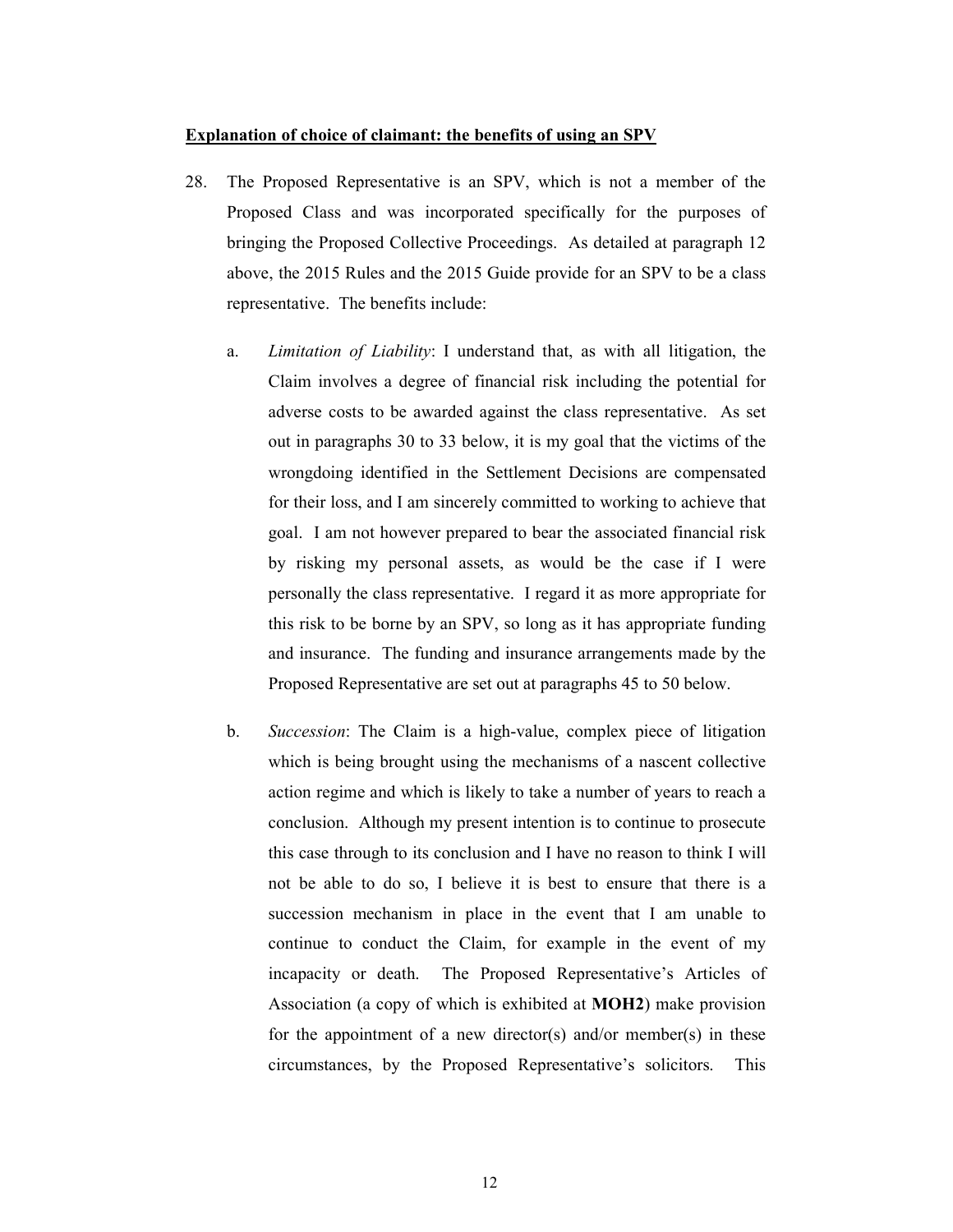would allow the Proposed Representative to continue to represent the Proposed Class with the minimum of disruption, expense and administrative difficulty.

- c. *Accounting*: The Proposed Collective Proceedings will involve the flow of significant amounts of money, including as a result of the funding arrangements entered into by the Proposed Representative with a third party funder (see paragraph 45 below). The SPV model makes it straightforward to maintain separate accounts and invoicing for the Proposed Representative. I believe this is less complicated from a fiscal and accounting perspective (including vis-à-vis my reporting to HMRC) and has greater transparency for the members of the Proposed Class than if the financial arrangements were in my name and thus theoretically potentially co-mingled with my personal financial affairs.
- 29. Although the Proposed Representative is an SPV, I am its sole director and sole member, and so have full control of the decisions and conduct of the Proposed Representative. In light of this, I set out below my reasons for wanting the Claim to be brought and the qualifications and experience which I believe qualify me to carry out this role.

# **My reasons for wanting the Proposed Collective Proceedings to be brought against the Proposed Defendants**

- 30. My desire to bring collective proceedings against the Proposed Defendants through the Proposed Representative is driven by my experience in the pensions sector and my interest in competition law. The Proposed Collective Proceedings neatly combine both elements.
- 31. I believe strongly in responsible capitalism and economic regulation and consider that companies should be held to account when they break the rules. The Proposed Defendants have acted in a manner that has resulted in members of the Proposed Class being treated unfairly in their FX dealings.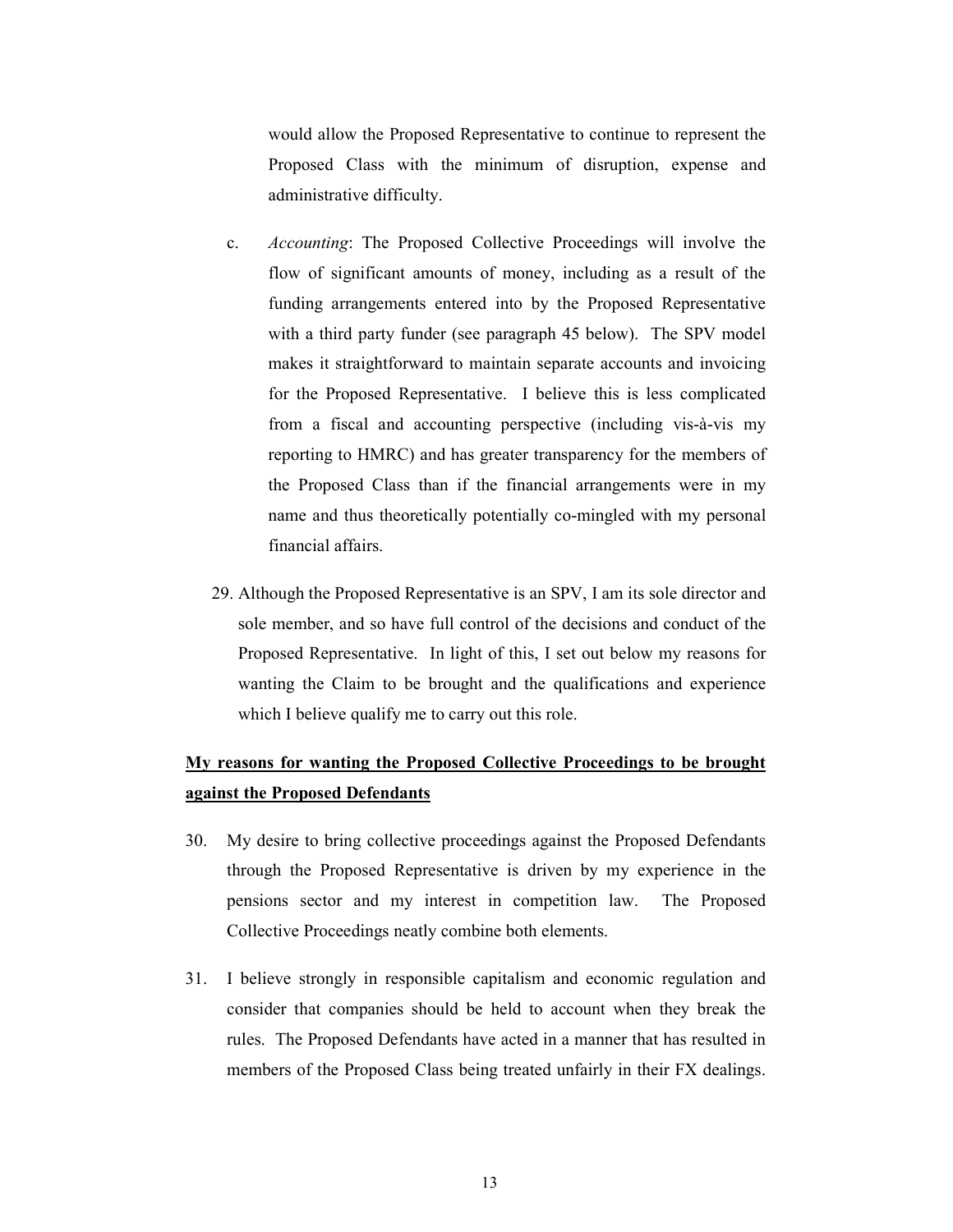They should be held directly accountable for their anticompetitive conduct by compensating the Proposed Class for their actions. My motivation is demonstrated by, and derived from, my extensive involvement in these fields (full details of my relevant professional experience are provided at paragraphs 34 to 36 below).

- 32. When I was approached about the opportunity to bring collective proceedings against the Proposed Defendants, it quickly became apparent to me that the skills and knowledge I have developed throughout my career and the issues at hand are very closely aligned. As I explain in further detail below, I have spent a great deal of time since retiring from full-time employment in 2006 in non-executive roles, the core mandate of which has been to serve the public. I see acting as sole director of the Proposed Representative as a rare and exciting opportunity for me to apply my experience in a new and important way, for the benefit of others.
- 33. Upon reading the Press Release, I was attracted to the idea of pursuing this Claim as a way of ensuring that the victims of the conduct are compensated for the harm they have suffered as a result of the clear wrongdoing on the part of the Proposed Defendants through their participation in the FX Cartels, in particular since those victims would be unlikely to recover at all if the Claim were not brought. Further, the opt-out nature of the Proposed Collective Proceedings offers the possibility of compensation to victims who – for whatever reason – might otherwise not bring individual private enforcement actions (see my comments at paragraph 27 above in this regard).

# **My suitability to act as the individual with control over the Proposed Representative**

## *Experience*

34. I believe that my career and experience to date demonstrate that I have the necessary knowledge and skills to ensure that the Proposed Representative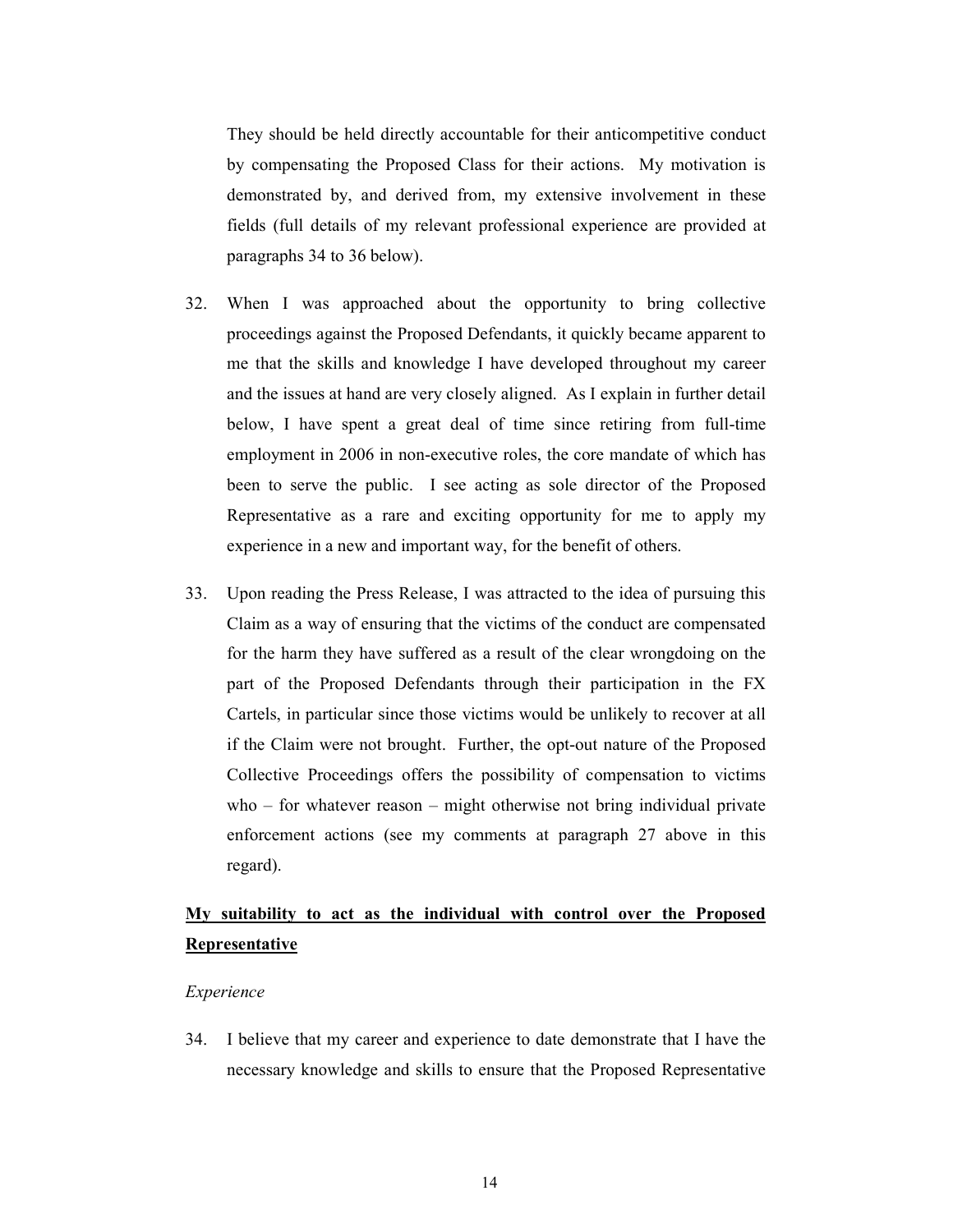acts fairly and adequately in the interests of the class members. I exhibit at **MOH3** a copy of my CV, and set out below a summary of what I consider to be my most relevant experience:

- a. I have a strong academic and practical background in economics. I read economics at Trinity College, Dublin and have a Master's Degree in Social Policy from the London School of Economics (following which I was awarded the Leon Research Fellowship). I have held various academic posts including at Harvard University, the London School of Economics, the Australian National University and the University of Bath. I held the role of Principal Administrator for the Employment and Social Affairs Division of the Organisation for Economic Co-Operation and Development, writing the core publication ("*The Future of Social Protection*") for the first ever Organisation for Economic Co-Operation and Development Ministers of Social Protection meeting in 1988. From 1991 to 1996 I was a partner at Price Waterhouse and from 1997 to 2006 was a managing partner of PA Consulting Group. My work at these consultancy firms focused on the UK Government and the public sector.
- b. Following my retirement from full-time employment, I took up the role of Chairman of the Audit Commission, responsible for monitoring the finances and performance of local authorities in England, a role I held from 2006 to 2012. I then took up the role of non-executive Director and Chair of the Treasury Group Audit Committee of HM Treasury, a position I held from 2008 to 2014. Given these dates, this covered the period when HM Treasury, acting for Her Majesty's Government, invested heavily in supporting not simply individual banks, but the entire UK financial system. In light of this experience, it was disappointing to me to learn that certain of the banks who were the beneficiaries of this work were at the relevant time directly involved in the manipulation of FX transactions and causing loss to others.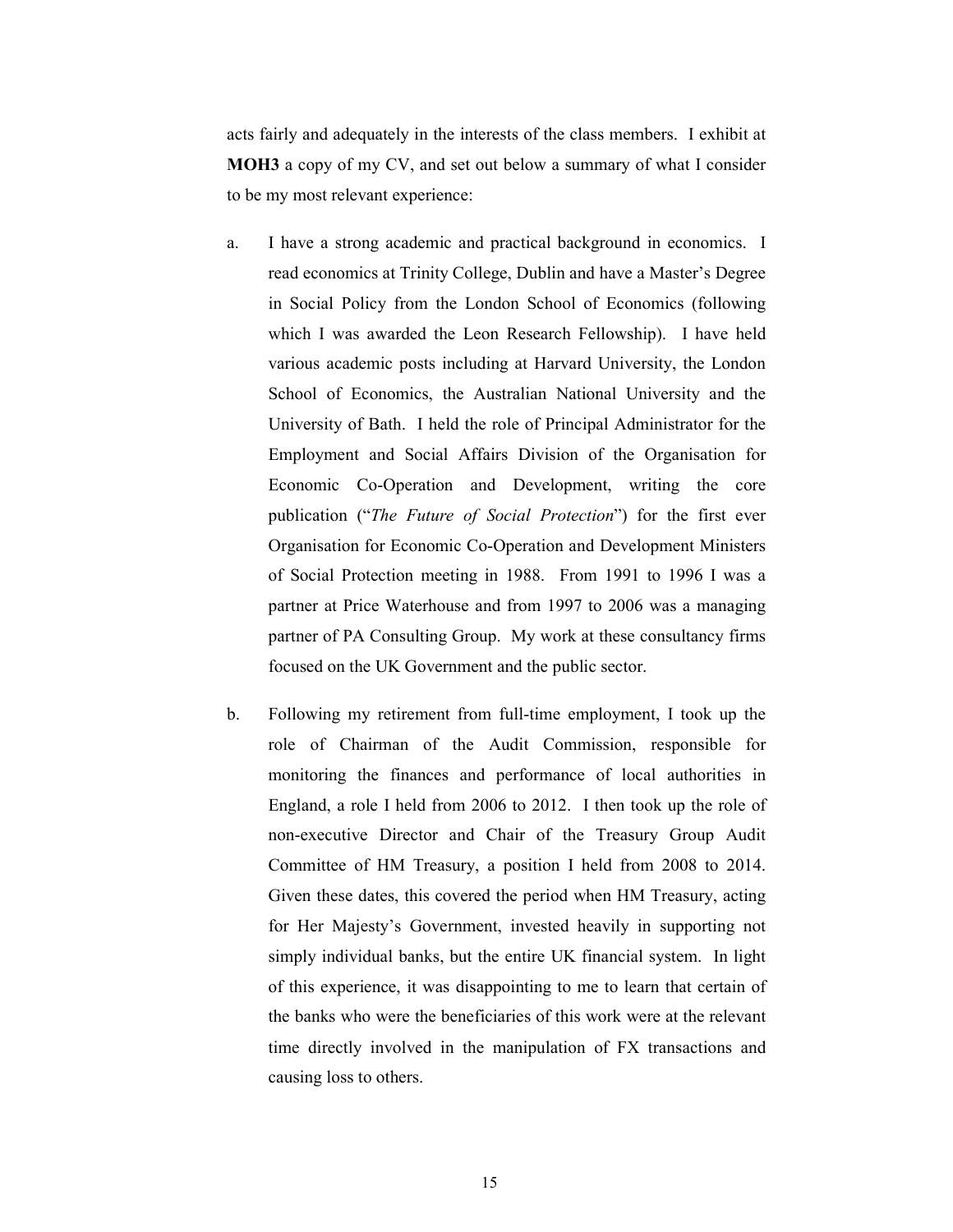- c. I have a keen interest in and extensive knowledge of the pensions sector, having been Chairman of The Pensions Regulator, the UK regulator of work-based pension schemes, between January 2011 and March 2014. During my time at The Pensions Regulator I was involved in a number of complex initiatives, most notably the introduction of the auto-enrolment scheme in 2012 and the subsequent amendment of The Pensions Regulator's objectives (to include a new aim of maximising employers' compliance with their duty to enrol staff automatically into a qualifying pension scheme with a minimum contribution rate).
- d. As part of these initiatives and in this role more generally, I worked with trustees, employers, pension specialists, and business advisors to ensure the protection of pension scheme members' benefits and to ensure that the pension schemes maintained the highest standards.
- e. I subsequently took up the role of Chairman of the Local Pensions Partnership, a position which I still hold. The Local Pensions Partnership is an asset and liability management organisation, managing over £17 billion in assets, which has its origins in the public sector, having been set up by the London Pensions Fund Authority and the Lancashire County Pension Fund. Amongst other things, the partnership provides pension services to public sector funds such as pension funds for police and firefighter forces and local authorities.
- f. In addition, I have significant experience of the investment sector. Between February 2010 and July 2019, I was involved (first as nonexecutive director between February 2010 and 2011 and later as Chairman) with the setting up and running of Calculus VCT plc, a successful venture capital trust fund. I also serve as Chairman of an Advisory Board to Yorkshire Fund Managers.
- g. My work as Chairman of the Channel Islands Competition and Regulatory Authorities ("**CICRA**"), a role I took up in July 2016 and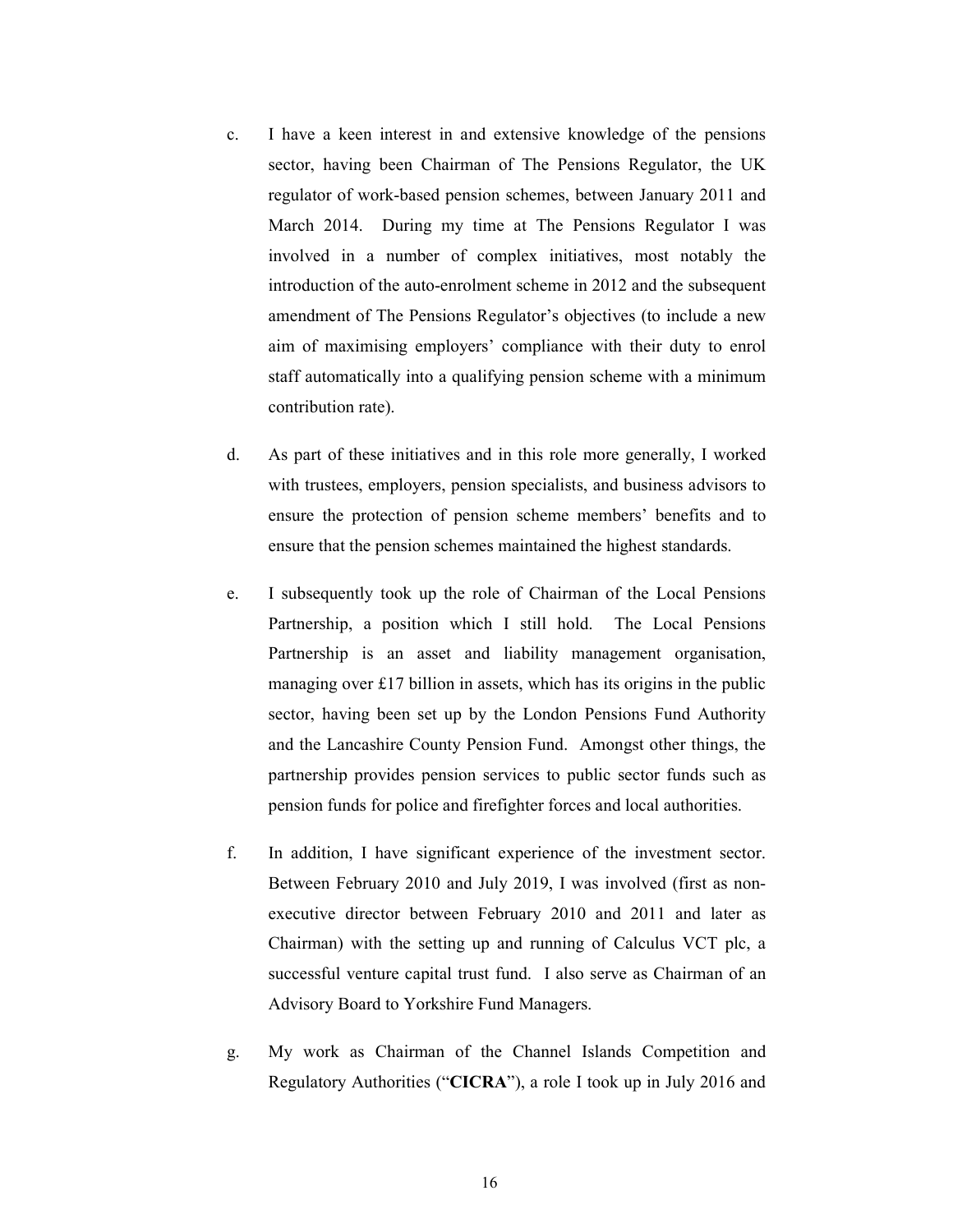continue to hold to this day, means I have a working knowledge of competition issues and the importance of economic regulation. CICRA has a wide range of functions including promoting competition in the telecommunications, postal services, electricity and port operations on the islands of Jersey and Guernsey. I note that CICRA has no jurisdiction over financial services; this sector is regulated by the Jersey Financial Services Commission and the Guernsey Financial Services Commission. Notwithstanding this, my experience with CICRA has given me a strong interest in ensuring that all markets, including financial services, operate fairly and competitively.

- h. During my professional career, I have given evidence in legal proceedings and through this have an insight into how legal proceedings are conducted and the role of the client in litigation.
- 35. Through these roles, I have gained an understanding of the FX market and the use of this market by a variety of institutions for a variety of purposes. In particular, I understand that pension funds use FX trading both to facilitate investments in other jurisdictions and also to hedge their investment fund risk.
- 36. I understand fully the requirement for the Proposed Representative (and me as sole director of the Proposed Representative) to be suitably placed to manage the Proposed Class and the Claim. In terms of dedicating sufficient time to the role, my career has been defined by taking on and managing multiple projects and delivering successful results in each. I believe my CV reflects this and I have no concerns about my ability to invest the appropriate amount of time and energy into the Proposed Representative and the Claim.
- 37. Notwithstanding my personal management abilities, I recognise that it is important in any process to have a support network of people with complementary skills, experience and expertise. In light of this, I intend to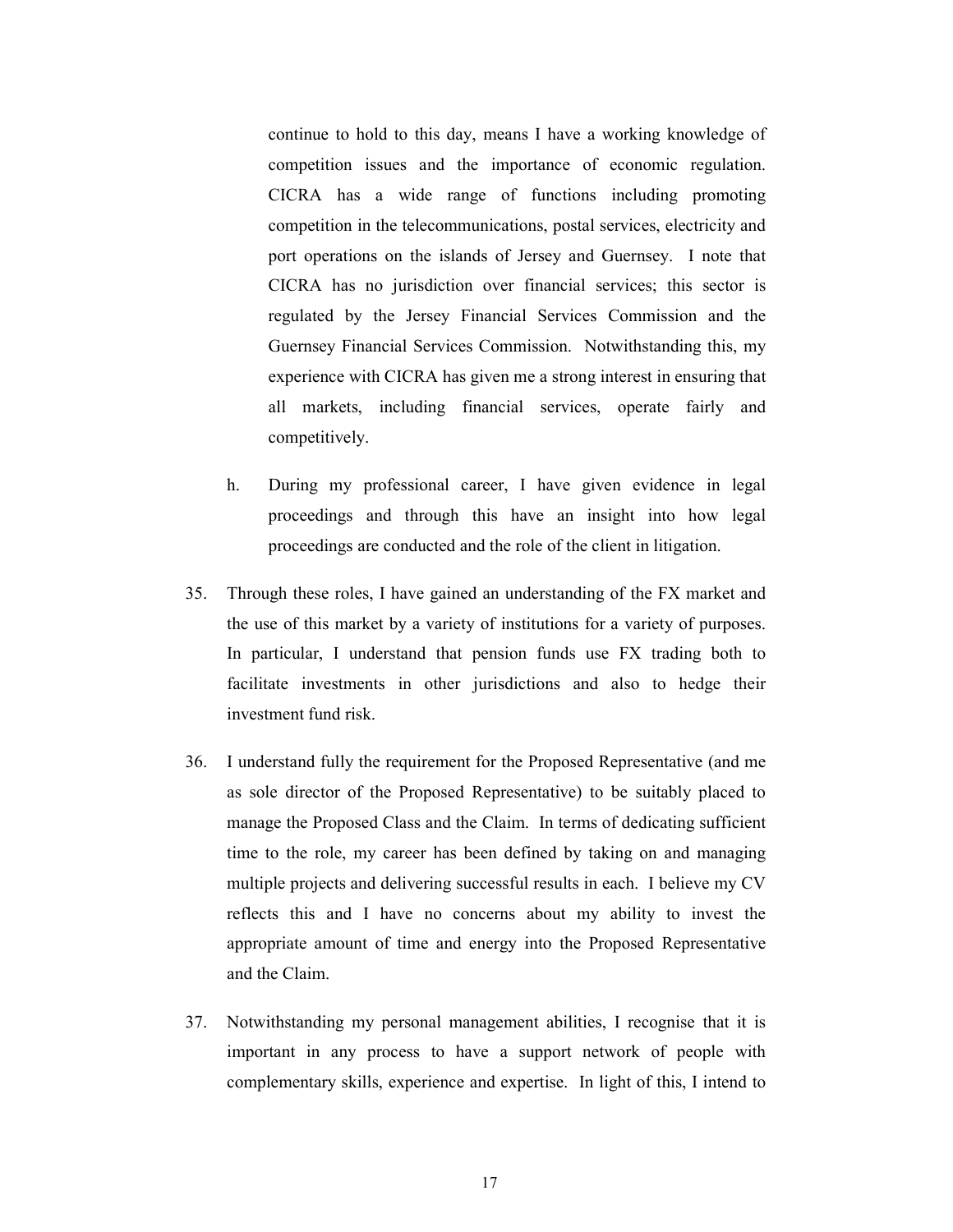put together a small group of advisers to assist me in my role as director of the Proposed Representative, as necessary, in considering aspects of the Claim. The group is to be led by Sir Christopher Clarke, a former Lord Justice of Appeal of the Courts of England and Wales and current President of the Court of Appeal of Bermuda, with whom I have conferred in preparing the Proposed Collective Proceedings. I intend to add others to this group following the filing of the Claim. I believe that Sir Christopher, along with the other individuals to be added to this advisory group, will provide me and, by extension, the Proposed Representative with support and counsel which might be needed in relation to managing the Claim and thinking through potential issues in relation to the Proposed Class as the litigation develops.

38. In addition, the Proposed Representative is supported by a legal team with extensive experience both in competition law damages litigation and, importantly, collective and class action cases. Given that the Claim is to proceed as a collective action, I draw particular attention to the experience of Scott+Scott Attorneys at Law LLP (an affiliate of the Proposed Representative's solicitors) in class actions generally and specifically in relation to their role in the class action brought in the US against a large number of banks, seeking damages in relation to the manipulation of the FX market in the US. This experience has already been invaluable in preparing the Claim and, in particular, considering and putting together the Litigation Plan discussed at paragraphs 40 to 44 below. Further details of the US Proceedings and the success of that claim, which has so far achieved settlements of over \$2.3 billion for the US Proceedings class, can be found inHollway1. For the avoidance of doubt, I have been informed by Scott+Scott Europe LLP that there is considerable material that is available to Scott+Scott Attorneys at Law that cannot be shared with Scott+Scott Europe LLP due to the confidentiality restrictions explained in Hollway1. Nevertheless, I know that Scott+Scott Attorneys at Law's guidance through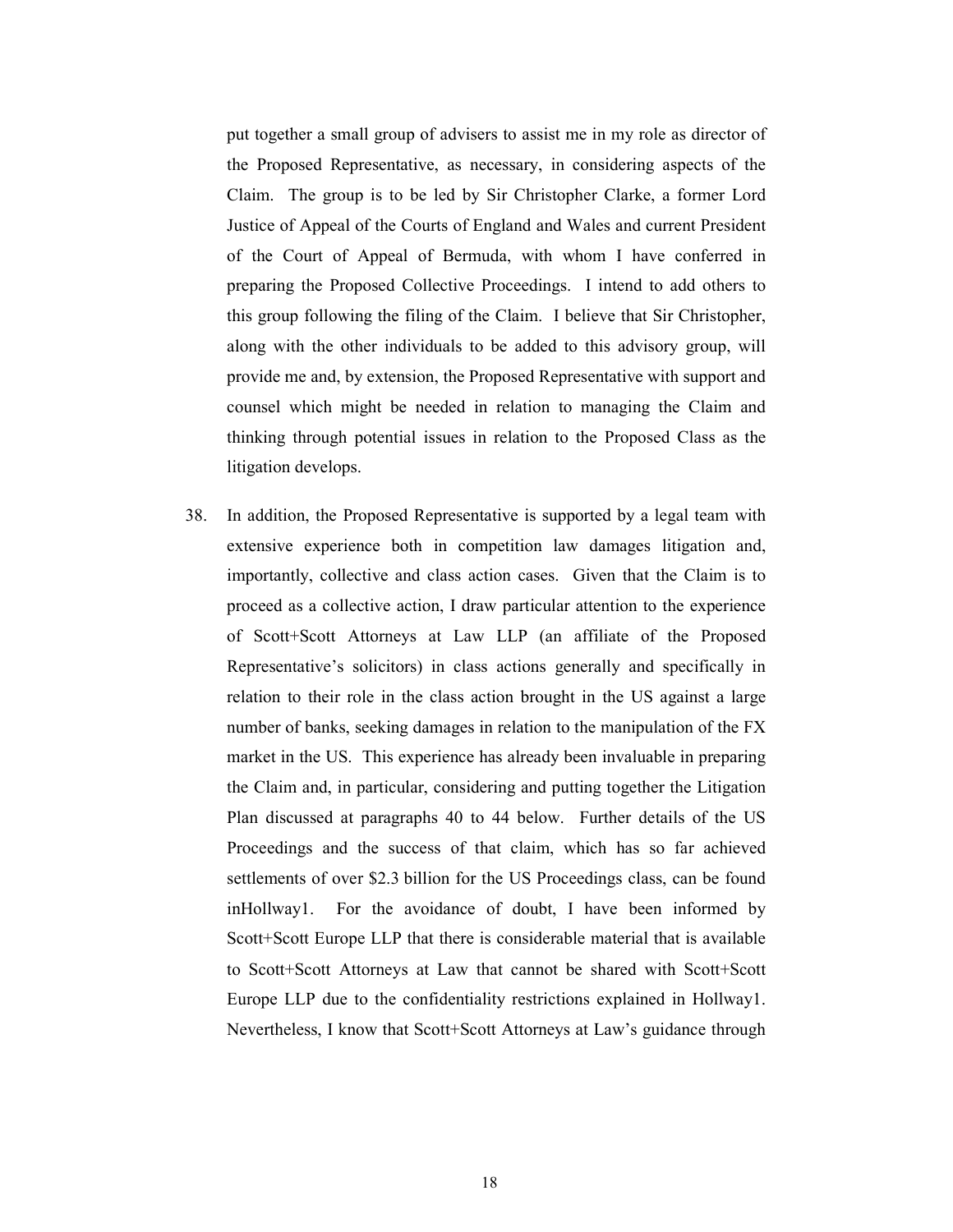the publicly available material has been very helpful in preparing the Proposed Collective Proceedings.

# *No conflicts*

39. To the best of my knowledge, I do not consider there to be any conflicts of interest between the Proposed Class and the Proposed Representative, or between the Proposed Class and me.

# **Litigation Plan**

- 40. I understand from the Proposed Representative's legal advisers that, in deciding whether a party seeking authorisation as class representative would act fairly and reasonably on behalf of the Proposed Class, the Tribunal will take into account whether that party has prepared an adequate litigation plan for the collective proceedings. Rule  $78(3)(c)$  of the 2015 Rules specifically provides that such a plan ought to include:
	- a. a method for bringing the proceedings on behalf of represented persons and for notifying represented persons of the progress of the proceedings;
	- b. a procedure for governance and consultation which takes into account the size and nature of the class; and
	- c. any estimate of and details of arrangements as to costs, fees or disbursements which the Tribunal orders that the Proposed Representative shall provide.
- 41. A plan for the Proposed Collective Proceedings has been prepared, which I exhibit at **MOH4** (the "**Litigation Plan**"). It was prepared, not only with the assistance of legal advisers and experts, but also with the helpful input of claims administrator Epiq Class Action & Claims Solutions, Inc. ("**Epiq**").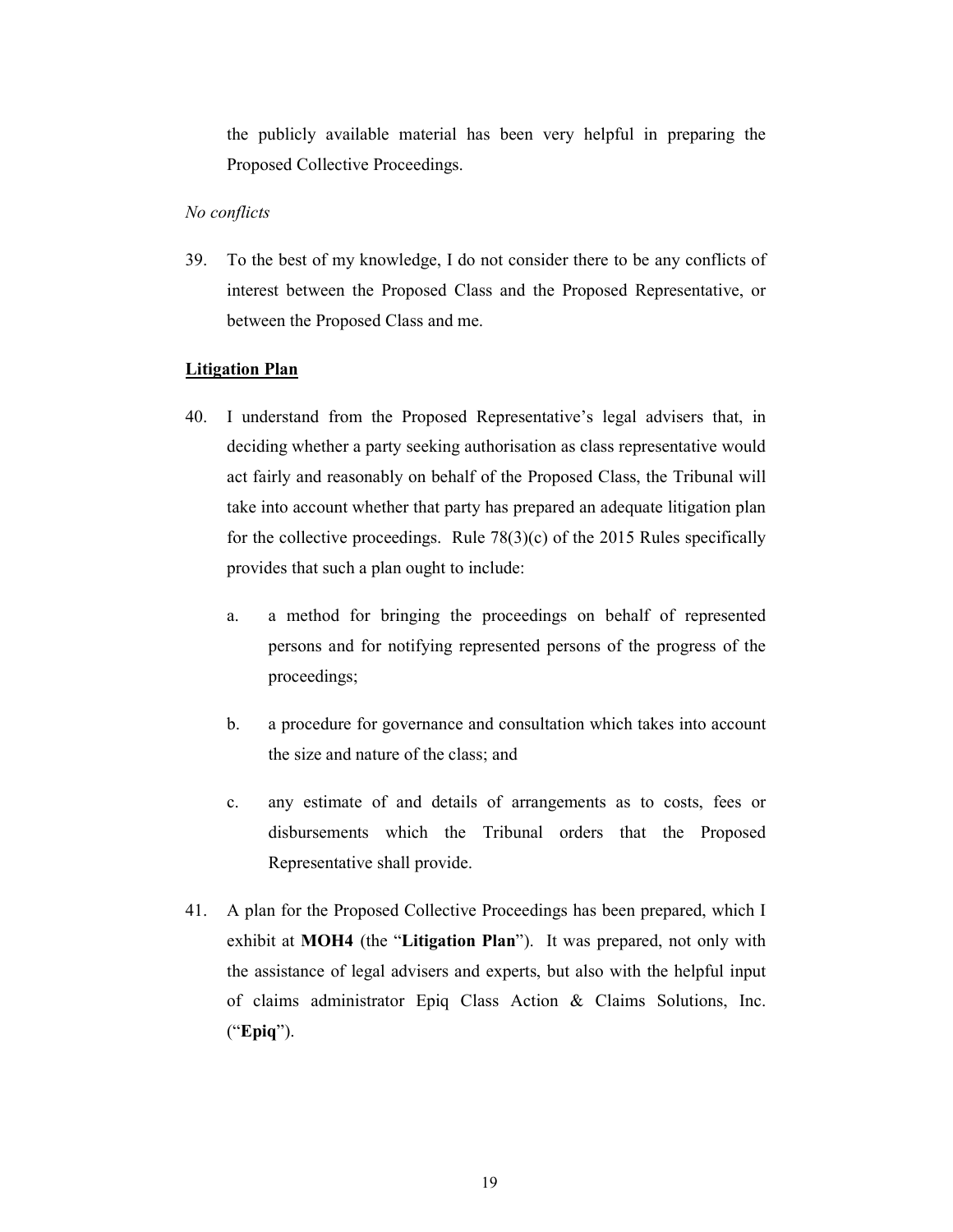- 42. Epiq is a claims administrator with extensive experience of handling class actions. Their expertise includes setting up and administering communication with class members, developing media and notice plan strategies, conducting demographic analyses to determine the most effective communication channels, designing, drafting and distributing notices, and developing and managing websites to disseminate case information to class members.
- 43. A particular reason why the Proposed Representative instructed Epiq is that Epiq is acting as claims administrator in the US Proceedings. This experience will be of great benefit to the Proposed Class as Epiq already has an understanding of the subject matter of the Claim and a familiarity with the types of entities included in the Proposed Class.
- 44. I respectfully consider that this plan meets the requirements of Rule  $78(3)(c)$ of the 2015 Rules.

## **Third party funding arrangements and adverse costs cover**

- 45. The Proposed Representative has entered into a litigation funding agreement dated on or around the date of this witness statement (the "**LFA**") with "**Therium**" (see the first witness statement of Neil Andrew Purslow for an explanation of the structure and the key provisions). Pursuant to the LFA, Therium has committed to provide the Proposed Representative with funding up to an aggregate maximum amount of £29,375,043 to fund the costs of the Claim, subject to the Proposed Collective Proceedings reaching various procedural stages.
- 46. I have reached an agreement with Therium that I shall be compensated for my reasonable time spent working on the Claim in my role as director of the Proposed Representative. This reflects my opportunity cost of working on this case rather than taking on additional paid consulting roles. The remuneration shall be paid by Therium to the Proposed Representative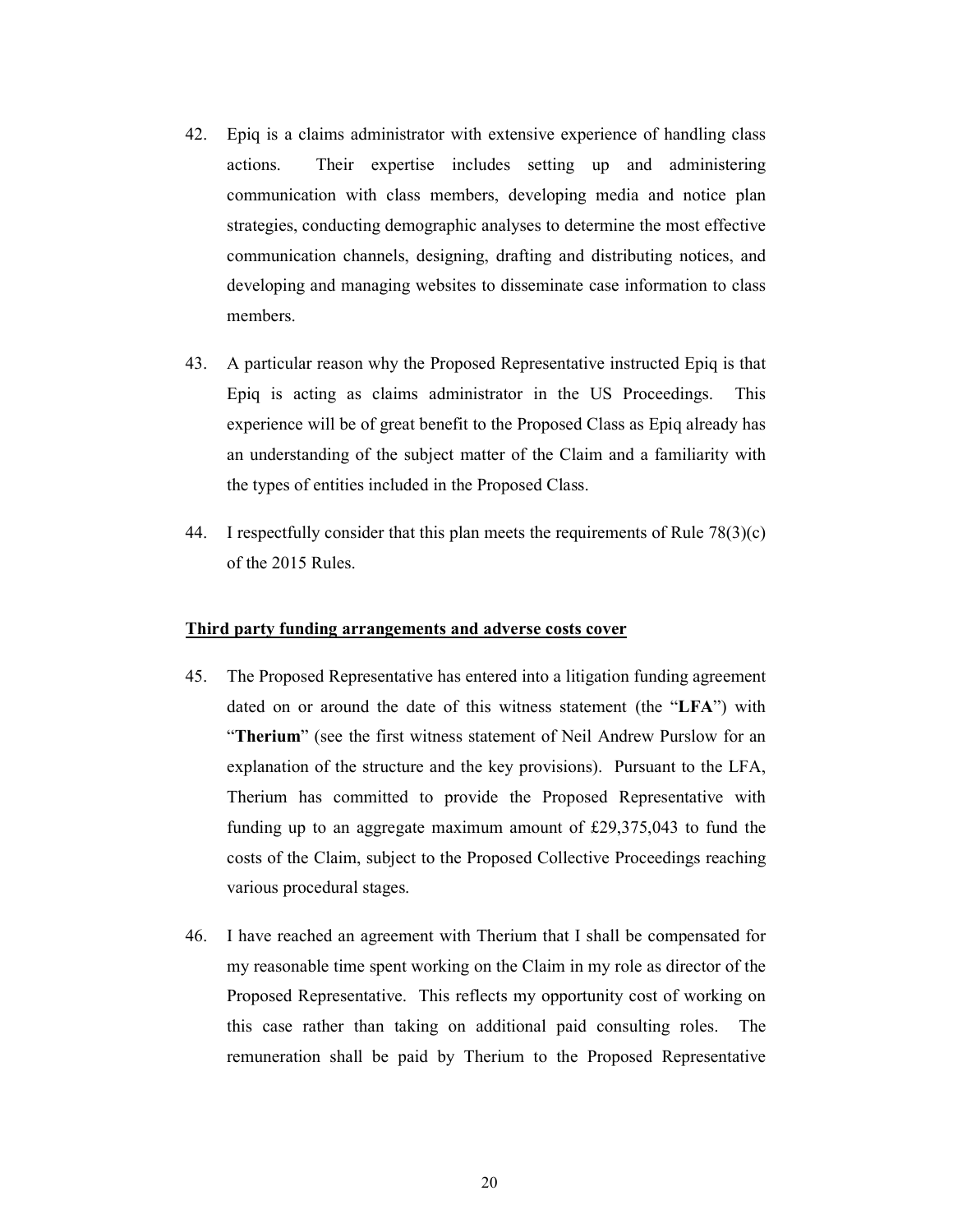pursuant to the terms of the LFA and subsequently paid to me by way of director's fees. Taking into consideration the nature of the case and my previous experience in consultancy and other roles, I have agreed an hourly rate of £400 in respect of such time spent working on the Proposed Collective Proceedings. The total amount I may receive is capped at £65,000 for any 12-month period (to be reviewed if the volume of work anticipated increases substantially). This is reflected in the budget attached to the LFA.

- 47. Under the terms of the LFA, and in return for its significant investment in funding the Proposed Collective Proceedings, if the Claim is successful and an award of damages is made to the Proposed Class, Therium would be entitled to receive both repayment of all sums invested, plus an additional sum (which is calculated as either a multiple of the funds committed to the Claim or, if greater, a percentage of the total value of the damages awarded by the Tribunal). Any such return to Therium would, of course, be subject to: (i) there being sufficient undistributed damages; and (ii) the approval of the Tribunal under section 47C(6) of the 1998 Act. I believe that the relevant terms of the LFA reflect the considered balance that has been struck between prioritising the interests of the Proposed Class in any award of damages and ensuring that the risk Therium is taking on in funding the Claim is rewarded in the form of a reasonable financial return.
- 48. The Proposed Representative's legal advisers have raised with me the judgment of the Court of Appeal in *Excalibur Ventures LLC & Ors -v-Texas Keystone Inc. & Ors* [2016] EWCA Civ 1144, the effect of which I understand is to require funders to assess and review claims in which they have an interest to ensure that they are brought on a proper and sound basis. For the avoidance of doubt, beyond what is necessary to satisfy the points addressed in *Excalibur*, Therium is to have no material influence or control over the running of the Claim or the Proposed Collective Proceedings. In particular, Therium will have no deciding say in relation to the manner in which any award of damages is to be distributed. The distribution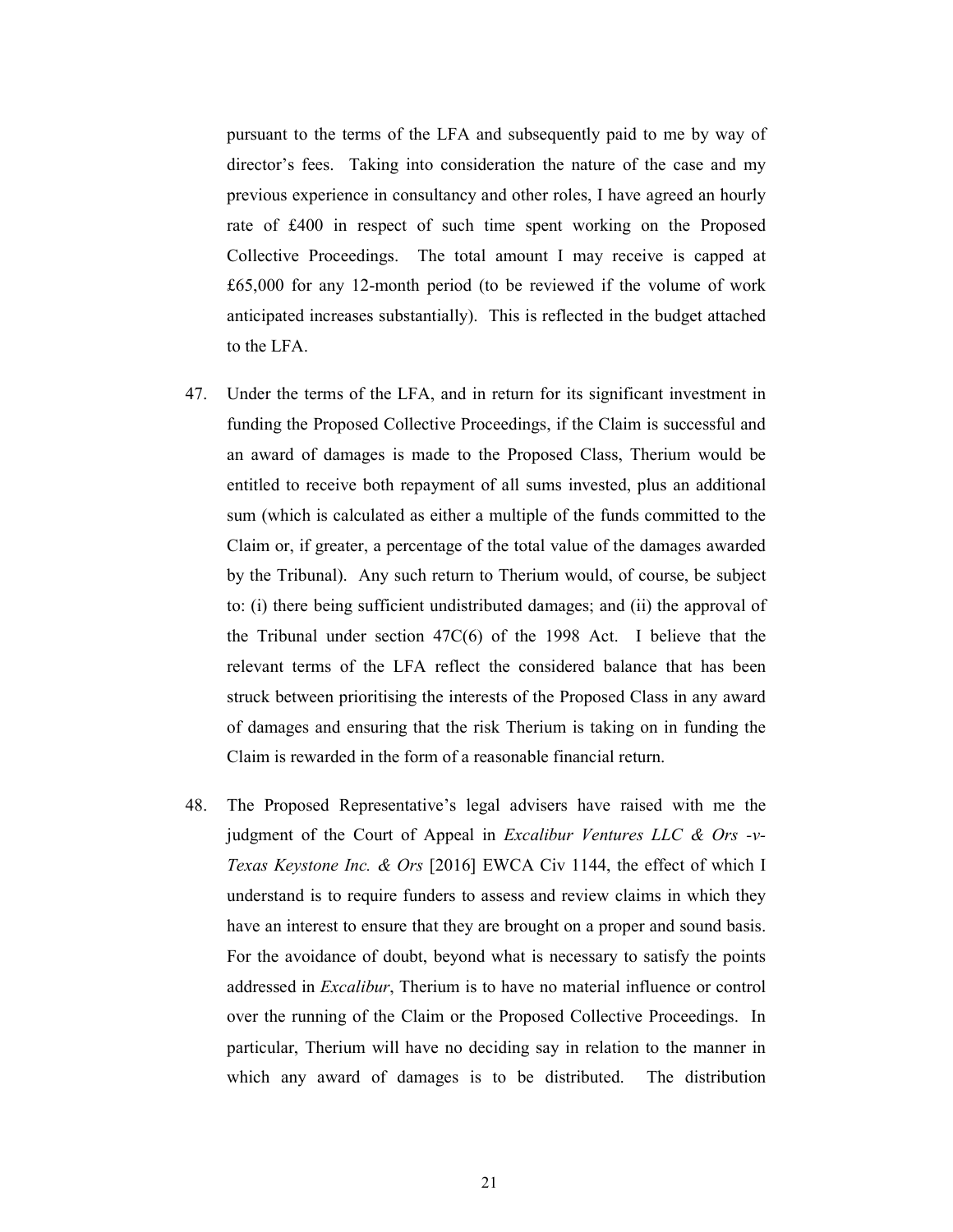mechanism will be designed to ensure that any aggregate award of damages is made available to class members who claim their share of the compensation. Subject to the approval of this plan by the Tribunal, I will ensure that the Proposed Representative takes all reasonable steps to implement the distribution mechanism, ensuring that a proper process for the administration of any damages recovered by way of the Proposed Collective Proceedings is followed such that Proposed Class members are able to claim their entitlement to any recovered damages.

- 49. Whilst the Settlement Decisions give me confidence as to the prospects for the Proposed Collective Proceedings, pursuant to the consideration in Rule 78(2)(d) of the 2015 Rules, the Proposed Representative also has in place arrangements with a number of after-the-event insurers (the "**ATE Insurance**") to pay the recoverable costs of the Proposed Defendants in the event of a costs award in their favour. The ATE Insurance currently in place provides protection of up to £21 million against the risk of adverse costs. Additional ATE Insurance may be obtained in due course.
- 50. I am comfortable, based on my understanding of the terms of the Insurance Policies, that sufficient protection has been afforded against the risk that the Tribunal orders that the Proposed Representative should pay the Proposed Defendants' recoverable costs.

### **Conclusion**

51. For the reasons set out above, I believe that the Proposed Representative meets the requirements for authorisation as class representative pursuant to section 47B of the 1998 Act and Rule 78 of the 2015 Rules. I respectfully request that the Tribunal authorises the Proposed Representative to perform this role in respect of the Claim.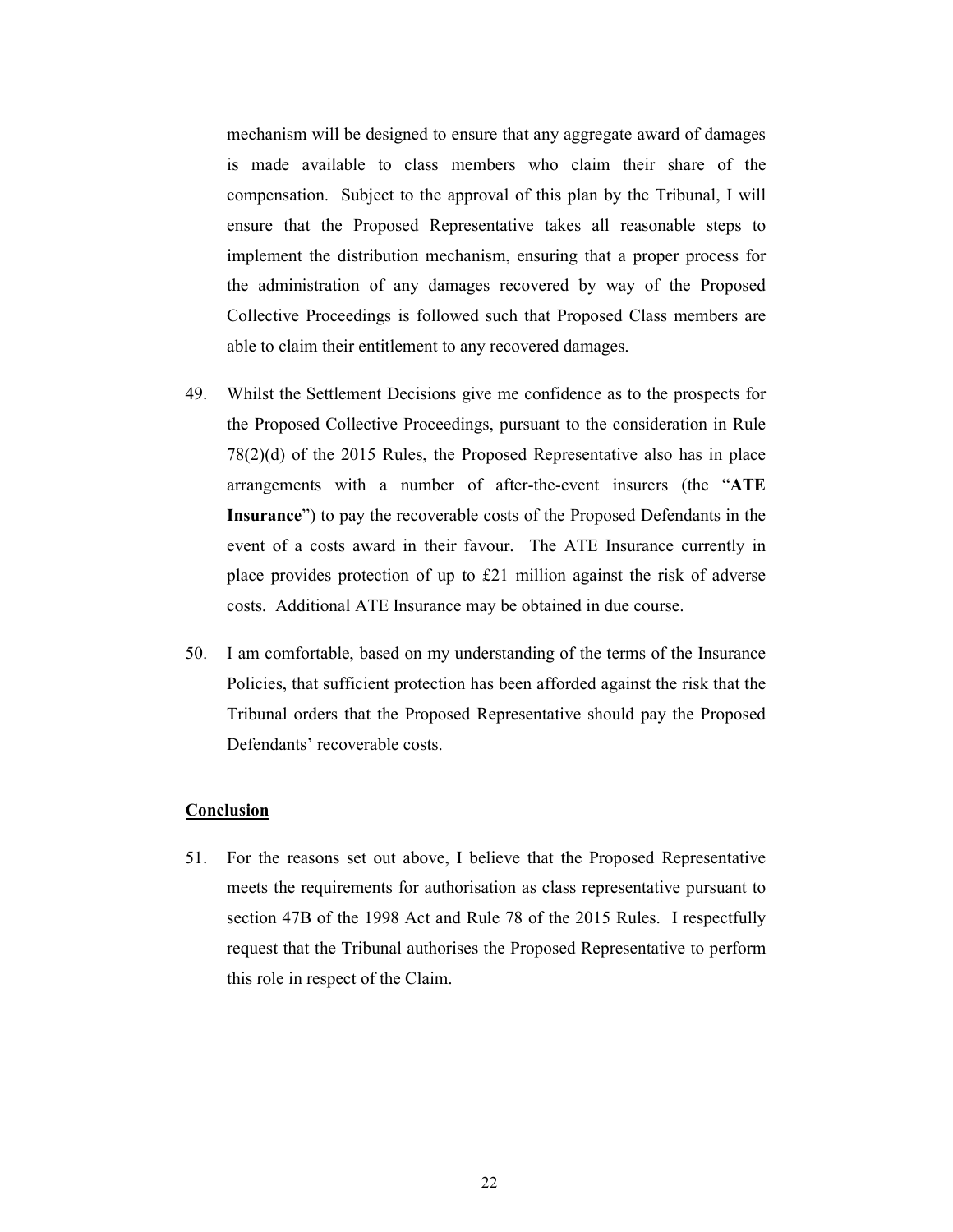# **STATEMENT OF TRUTH**

I believe that the facts stated in this witness statement are true.

 $\begin{picture}(220,20) \put(0,0){\vector(1,0){100}} \put(15,0){\vector(1,0){100}} \put(15,0){\vector(1,0){100}} \put(15,0){\vector(1,0){100}} \put(15,0){\vector(1,0){100}} \put(15,0){\vector(1,0){100}} \put(15,0){\vector(1,0){100}} \put(15,0){\vector(1,0){100}} \put(15,0){\vector(1,0){100}} \put(15,0){\vector(1,0){100}} \put(15,0){\vector(1,0){100}}$  $\mathbb{Z}^2$ Signed: .......

Michael O'Higgins

Date: 28 July 2019

 $\sqrt{2}$